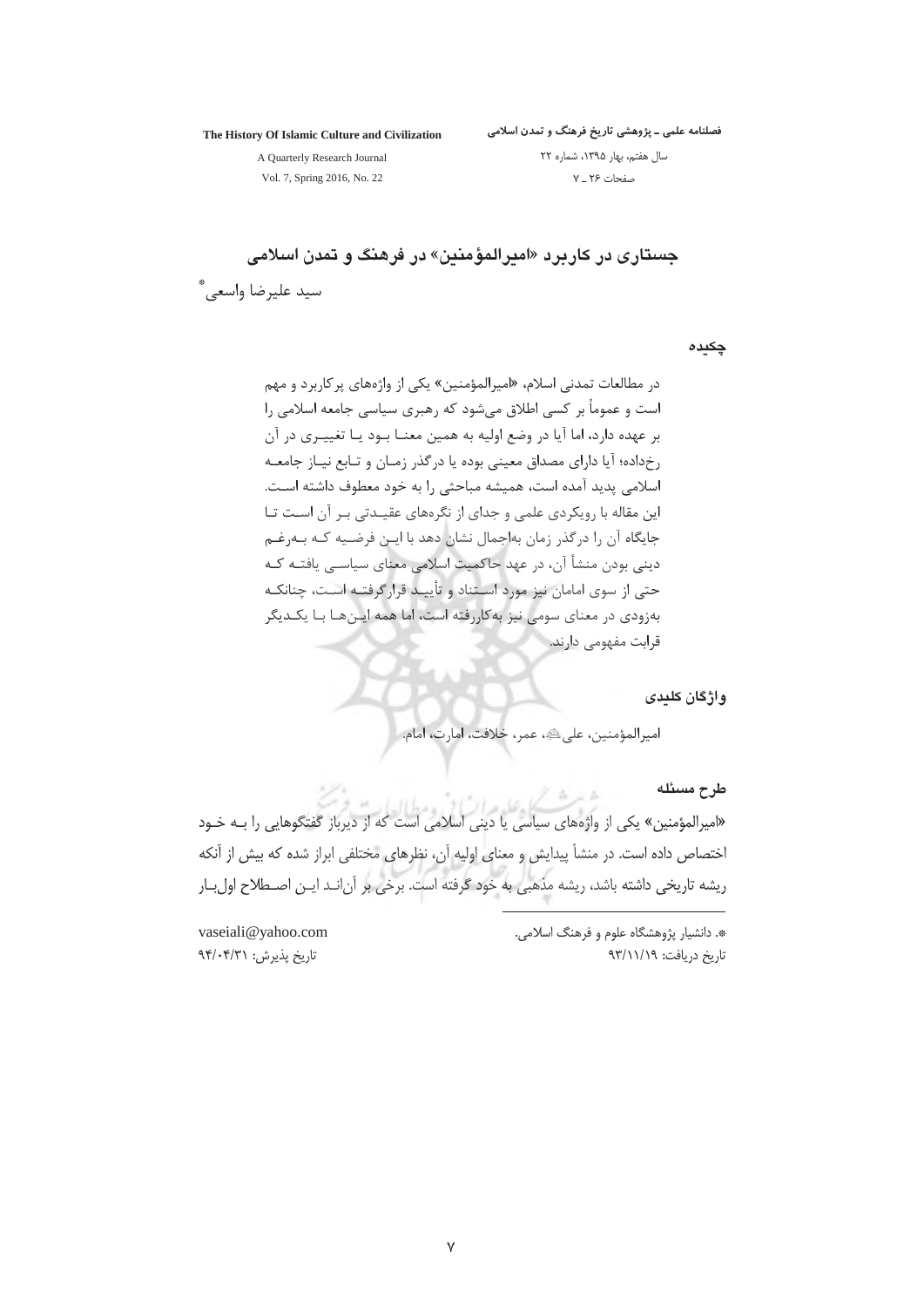#### ۸ = د فصلنامه علمي ـ پژوهشي تاريخ فرهنگ و تمدن اسلامي، س ٧، بهار ۹۵، ش ٢٢

توسط پیامبرﷺ و در خصوص امام علیﷺ به کاررفته و اطلاق آن بر غیر آن حضرت ناصواب است، اما دسته دیگر با سیاسی خواندن این اصطلاح، آن را به دوران حاکمیت اسلامی پیوند داده و از این٫و بر کسی یا کسانی که امارت بر مسلمانان را بر دوش داشته باشد، قابل اطلاق میدانند. رواج و شیوع این اصطلاح در متون تاریخی و تمدنی و اهمیتی که در میان مسـلمانان دارد، ایجـاب مـی کنـد تـا پژوهشی جامع، همراه با استقرائی کامل درباره آن صورت گیرد، چنانکه برخی از محققان بـا همـین دغدغهها به كاوش پرداختهاند و مقالههای آمده ذیل این مدخل در دائرةالمعارفهای فارسی و عربی و نیز کتاب منتشره با عنوان *امیرالمؤمنین و ملک، دو واژه دو فرهنگ <sup>۱</sup> گ*واه این ادعا است، اما با همـه اینها نگاهی دقیق و بهدور از پیشداوریهای عقیدتی یا فرهنگی، دستاورد متفـاوتی فـراروی آدمـی می نهد. این نوشتار می کوشد تا با جستجو در منابع اولیه و بررسی دیدگاههای ارائهشده، در حد توان، واقعیتها را نمایان سازد و نشان دهد که خاستگاه آن کجا بوده و چه فرازوفرودی را طی کرده است، گرچه اظهارنظر نهایی درباره آن را هم چنان محل تأمل میداند.

# سير تاريخي مفهوم اميرالمؤمنين

اصطلاح امیرالمؤمنین که از پدیدههای عهد اسلامی است، از دو واژه امیر و مؤمنین ترکیب یافته است. این اصطلاح از دیرباز محل گفتگوهای تاریخی، کلامی و فرهنگی قرارگرفته است. امیـر در معنای اسم فاعلی؛ بهمعنای تصدی، مسئولیت پذیری و به عهده گیری یـک امـر (کـار) اسـت و بـا اضافه به مؤمنین، طبعاً معنای عهدهداری امر مؤمنان را پیدا می کند، هرچند در اینکه آیـا مـراد از آن تصدی امور سیاسی ۔ اجتماعی است یا امور دینی و فرهنگی، کموبیش اختلافهایی دیده می شود.

#### ۱. کاربر د شایع در میان عامه مسلمانان

در ادبیات سیاسی عامه مسلمانان (اهل سنت)، اصطلاح امیرالمؤمنین بیشتر در معنـای اول برجسـتگی یافته است، چنانکه برابر دادههای دستهای از منابع، اول بار عمر به این لقب خوانده شد. <sup>۲</sup> گفتهاند وقتـی او به خلافت رسید، از اینکه هم چون ابوبکر خلیفه خوانده شود، دچار تردید شد و گفت: وقتی بـه ابوبكر خليفه گفته مي شود، چگونه به من نيز چنين بگويند؟ مي گويند مغيره بن شـعبه گفـت: تـو امیر مایی و ما مؤمنانیم، پس تو امپرالمؤمنینی، ؑ به روایتی این نام را مردی از اصحاب پیـامبرﷺ

١. اين كتاب توسط حامد منتظرى مقدم در مؤسسه آموزشي پژوهشي امام خميني قم، به سال ١٣٩٣ انتشار يافته است. ٢. ابن عبدالبر، *لاستيعاب*، ج ٣، ص ١١٤؛ ابن|ثير، *الكامل في التاريخ*، ج ٢، ص ٣٣٥. ٣. بخارى، *التاريخ الصغير*، ج ١، ص ٧٩: ابن شبه، ت*اريخ المدينة المنوره*، ج ٢، ص ۶۷۷.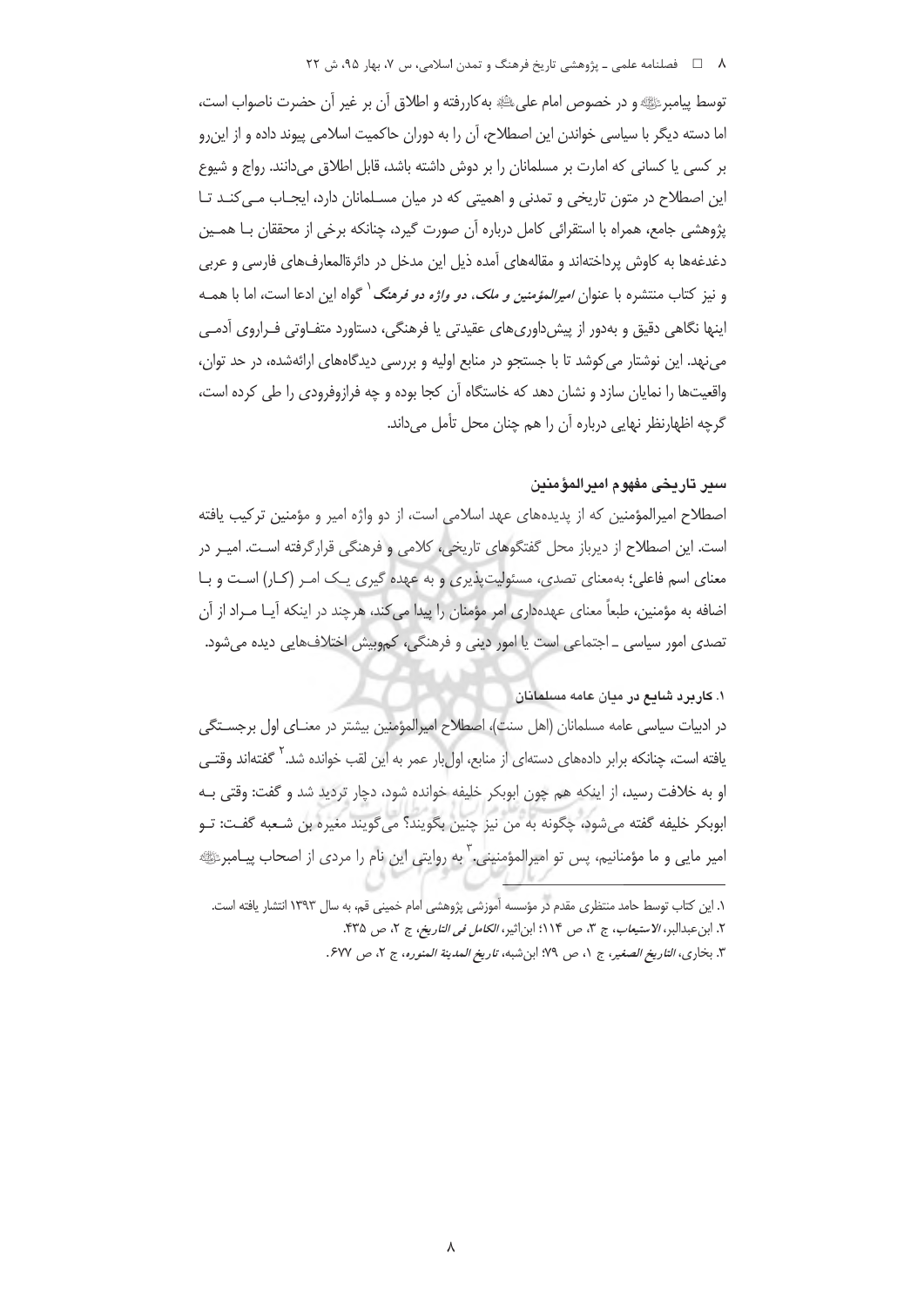### جستار در کاربرد «امیرالمؤمنین» در فرهنگ و تمدن اسلامی □ ۹

به او داد. ` بر پایه روایتی دیگر، از شفاء، دختر عبدالله که از مهاجرین اولیه بود، لبید بــن ربیعــه و عــدی بن حاتم در عهد خلافت عمر براي ملاقات با او به مدينه آمده، در مســجد پيــامبرﷺ عمـرو عــاص را ديدند و از او خواستند تا براي ملاقات با اميرالمؤمنين، از او كسب اجازه كند. عمـرو عـاص بــا شــنيدن چنین عنوانی خرسند شد و گفت: به خدا سوگند، شما نام درستی بر وی نهادید، چون او امیر است و ما هم مؤمنانیم. سپس پیش عمر رفت و وی را با این نام سلام کـرد.<sup>۲</sup> ابـنعبـاس بـر همـین سیاق، در هنگامه مرگ عمر به بالین وی رفت، تصدی امر مؤمنان را بدو یادآور شد. <sup>۳</sup> نیز ابن|بــی الحدید، به ادعای خویش، مستند به دادههای کتب حدیث، سیره و تواریخ آورده است کـه امـام علی ﷺ عمر را از زمان خلافتش دیگر به کنیه نمی خواند، بلکه به امپرالمؤمنین خطاب می *ک*ـرد. <sup>۴</sup> بر اساس چنین دادههایی، نویسندگان غیر شیعی، بر اولیت عمر در ملقب شـدن بـه ایـن عنـوان اصرار دارند.<sup>۵</sup>

بستانی مینویسد: اول کسی که به این نام خوانده شد، عمـر بـود و عنـوان امیرالمـؤمنین در عهد خلفای راشدین، بنی|میه، بنیعباس و دولتکهای شرق تا سـقوط بغـداد (۶۵۶ ق) بـالاترین القاب و ويژه خليفه يا مدعيان خلافت مثل ابنiبير، علويـان، قرمطيـان و فاطميـان بـود. عمـوم شاهان مراكش از قرن هشتم قمرى تا امروز و شاهان يمن تا قبل از اعـلام جمهـورى (١٩۶٢ م) با این لقب خوانده می شدند. وی در ادامه می آورد: به علاوه هر یک از یادشاهان سنی مذهب کـه تظاهر به اعاده و احیای رسوم قدیم اسلامی داشت، مثل خدیوهای مصر و شاهان افغان، خـود را امپرالمؤمنین می خواندند. سلطان سلیم عثمانی نیز بعد از فتح مصر به سال ۹۲۲ قمری و سیطره بر خلافت عباسی، خود را امیرالمؤمنین خواند و این نام تا انقلاب ترکیه بـه سـال ۱۹۲۲ م ادامـه داشت. در آفریقای غربی از دیرباز حکام مسلمانان مثـل بنـی رسـتم، بنـی زیـری، بنوحمـاد را امپرالمؤمنین می نامیدند و این رسم در شمال نیجریه هم چنان باقی است. البته وی اشاره می کند ۔<br>که گاهی به بعضی علما نیز چنین لقبی داده می شد.

١. ابن ادريس شافعي، *الرسالة*، ص ٣٠٣؛ همو، *كتاب الأم*، ج ١، ص ۵٣.

- ٢. بخاري، *التاريخ الصغير*، ج ١، ص ١٧٠؛ ابن عبدالبر، *الاستيعاب*، ج ١٠، ص ٢٥؛ هيشمي، م*جمع الزوائد*، ج ٩، ص ٤١.
	- ٣. ابن سعد، *الطبقات الكبرى*، ج ٣، ص ٣۵٣.<br>۴. ابن ابى الحديد، *شرح نهج البلاغه*، ج ١٢، ص ٨٠.
- ۵. ابن كثير، *البدايه و النهايه*، ج ٧، ص ١٨؛ مقريزي، *امتاع الاسماع*، ج ۶، ص ٥١١؛ هيتمـى، *الصواعق المحرقه*، ج ١،  $\sim$  , ۲۵۷.
	- ع بستاني، دائره المعارف الاسلاميه، ج ۴، ص ۴۱۲.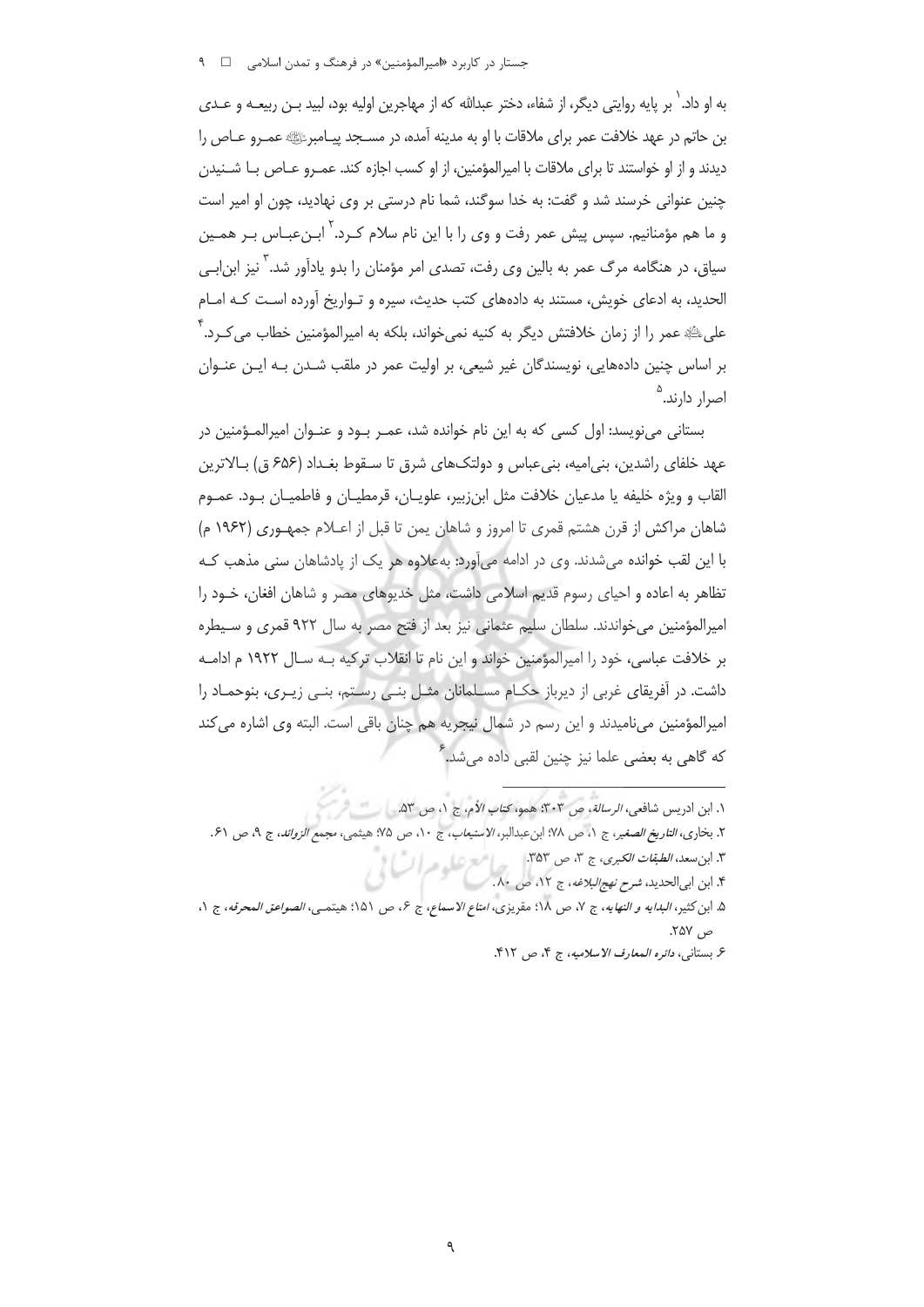٢. اصطلاح اميرالمؤمنين در كاربرد شيعى

در ادبیات مذهبی شیعه کاربرد اصطلاح «امیرالمؤمنین» مسیر دیگـری را طـی کـرده اسـت. بـر اساس دادههای روایی شیعی، «امیرالمؤمنین» صرفاً به معنـای تصـدی امـر سیاسـی و اجتمـاعی نیست، بلکه در معنای عامتر و بالاتر؛ یعنی عهدهداری امور دینی و شـرعی بـهکاررفتـه و اساسـاً پیش از مطرحشدن مسائل سیاسی و حاکمیت در تاریخ اسـلام، در عهـد خـود رسـول خـداﷺ و توسط آن حضرت براي امام على ﷺ استعمال شده است. برابر اين رويكرد، اين لقب از سـوى خداونـد، صادر و در كلام جبرئيل جاري شد و سپس رسول خداءًﷺ بر آن تصريح فرموده، امــام علــي ﷺ را بــه آن نام خواندند. بر پايه روايتي از حذيفه بن يمان، على بن ابيطالبﷺ اولبار توسط جبرئيل و از طرف خداوند به این نام خوانده شد. حذیفه که از جانب امام علی ﷺ برای اخذ بیعت خلافت بـه یمن اعزامشده بود، پس از ایراد خطبه، از سوی جوانی مورد پرسش قـرار گرفـت کـه تـو انگـار بـه «اطيعوا الله و اطيعوا الرسول و اميرالمؤمنين حقا حقــا» باور داري و خواست تا راز آن را روشن كند. حذيفه در پاسخ وی گفت: اگر کسی پیش از علیﷺ امیرالمؤمنین خواندهشده، این عنوان را از سوی مـردم يافته، اما على آن را از طرف خدا و باواسطه جبرييل دريافت كرده است. آنگاه بهتفصيل به بيـان آن يرداخت كه چگونه پيامبر مأموريت يافت تا آن را در ميان مؤمنان اعلان كند. `

مرحوم صدوق مي نويسد: جبرئيل با عنوان اميرالمؤمنين به على سلام داد و امام به رسول خـدائله » گفت: کلامی می شنوم، ولی چیزی نمی بینم. پیامبرﷺ فرمود:ای علی! این جبرئیـل اسـت کـه از طرف خداوند نزد من آمد تا آنچه را به من وعده داده تصدیق کنم. سپس آن حضرت دسـتور داد تا یکایک اصحابش بر علی، به امارت مؤمنین سلام کنند.<sup>۲</sup> بر پایه این روایت، پیامبر در خیمـهای نشست و امام علی ﷺ در کنار او قرار گرفت و مردم گروهگروه واردشده، به او تبریک گفتـه و بـر او به عنوان امیرالمؤمنین سلام کردند. جالب آنکه پیـامبرﷺ حتـی از زنـان و همسـران خـویش خواست تا چنین کنند و همگان این فرمان را گردن نهادند. گفتهاند عمر از کسانی بود که با بیانی نسبتاً طولاني به اظهار مسرت پرداخت و گفت: «بخ بخ لك يا علـي، اصـبحت مـولاي و مـولاي كـل مؤمن و مؤمنه». سپس حسان شعری سرود که مایه شادمانی پیامبر گردید. آ

البته آنچه در متون حدیثی کهن در خصوص این رخداد وجود دارد، تبریک به امــام علــیﷺ

١. ديلمي، ارشاد القلوب، ج ٢، ص ٣٢٣: مجلسي، بحارالانوار، ج ٢٨، ص ٩٠ و ٩١: امين، ا*عيان الشيعه*، ج ۴، ص ۶٠۵. ٢. صدوق، الامالي، ص ٣٣۶؛ فتال نيشابوري، ر*وضه الواعظين*، ص ٩٩؛ اعلمي، *دائرةالمعارف الشيعيه العامه*، ج ۴، ص ٢٧٩. ٣. امين*، اعيان الشيعه*، ج ١، ص ٢٩٠ و ٣٢٠.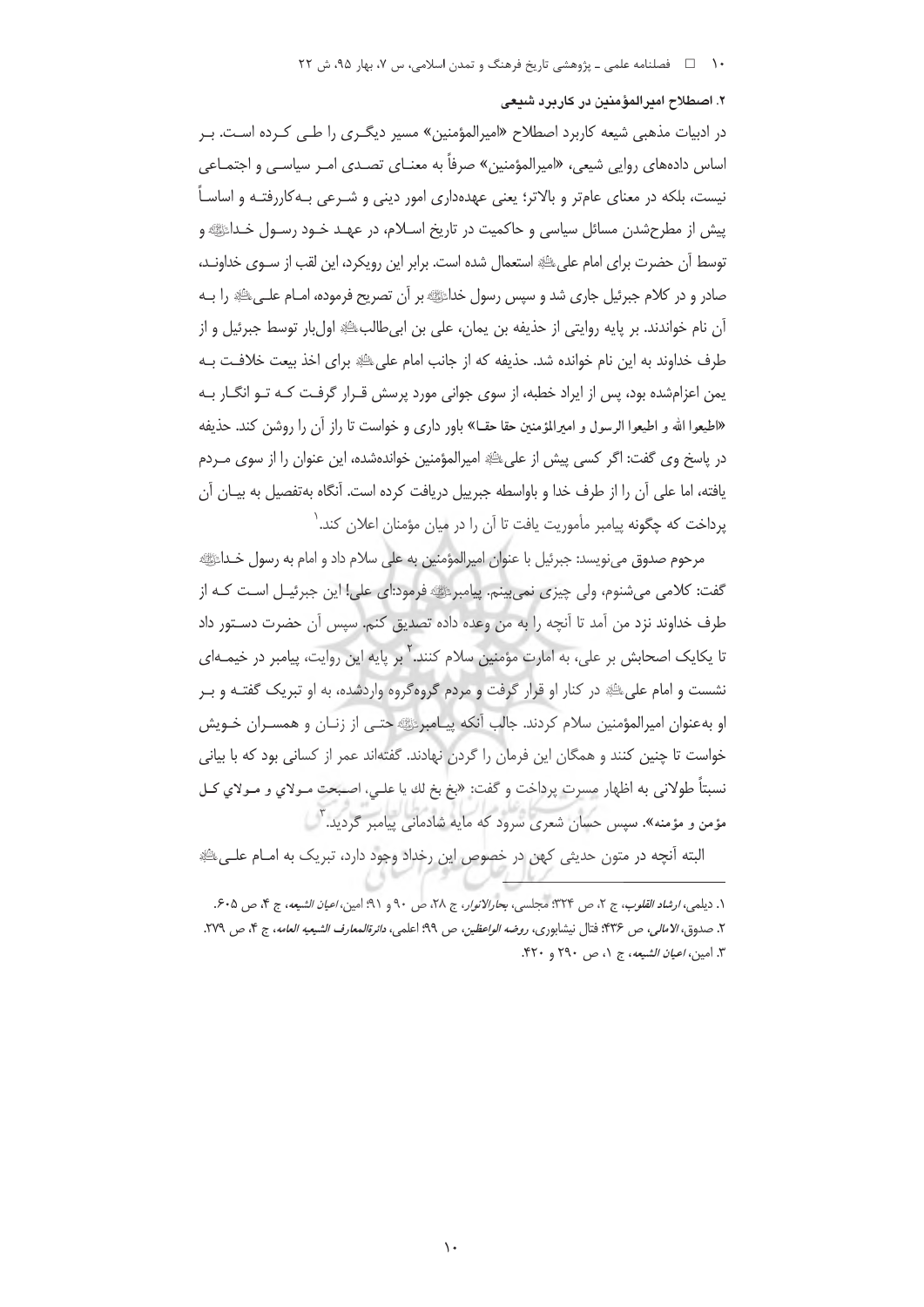جستار در کاربرد «امیرالمؤمنین» در فرهنگ و تمدن اسلامی مسلسل ا

بهعنوان مولای مؤمنین است نه امیر آنان، ٰ جز آنچه در کتاب سلیم آمـده اسـت. در ایـن کتـاب آمده که پیامبر از اصحاب خود خواست تا به علی بهعنوان امیر مؤمنان سلام کنند و وقتی ابوبکر و عمر پرسیدند: آیا این از طرف خداست یا رسول او؟ پیامبرﷺ فرمود: از طرف خدا و رسـول او. ` اما در دیگر روایات که به جریان غدیر مربوط نمی شود، چنـین خواسـتهای بـهصـراحت از سـوی پیامبرﷺ ابراز شده که به علی بهعنوان امیرالمؤمنین سلام دهید. <sup>۳</sup> بر پایه روایتی از زید بن جهم از امام صادقﷺ، وقتى أيه ولايت على بن ابي طالب نازل شد، پيامبر فرمود تا مردم بر علـي بـه امیری مؤمنان سلام دهند<sup>۴</sup> که همگان چنین کردند. بریده اسلمی پس از روی کار آمدن ابوبکر از کسانی بود که حاضر نشد او را به چنین مقامی بیذیرد و در تبیین رفتار خویش از ابـوبکر پرسـید: آیا به خاطر نمی آوری هنگامی که رسول خدا ما را فرمان داد تا به علـی پـهعنـوان امپرالمـؤمنین سلام كنيم؟<sup>٥</sup> بر پايه روايتي ديگر، پيامبرﷺ فرمود: «الائمة من بعدي اثناعشر، اولهم اميرالمؤمنين على بن ابیطالب و آخرهم هو القائم».<sup>۶</sup> مجلسی در بحار، روایات فراوانی که مستند است بـه منــابع اهــل سنت است نقل می *ک*ند که در آنها رسول خداﷺ علی را امیرالمؤمنین خوانده اسـت، <sup>۷</sup> چنانکـه در روايتي منقول (از راويان بسيار) آمده است كه آيهاي در قرآن نيامـده كـه در آن «يـا ايهـا الـذين آمنـوا» باشد، جز اینکه امام علیﷺ امیر، شریف و رأس آن است.^

ا**خت**صاص «ام**یرالمؤمنین» به علیﷺ و بررسی آن** 

برابر چنین دادههایی و نیز پارهای از روایات، امیرالمؤمنین از القاب اختصاصی امام علیﷺ شمرده شده است. در روایتی از عمر بن زاهر از امام صادق ﷺ آمده که مردی از آن حضرت درباره قــائم پرسید که آیا به لقب امیرالمؤمنین سلام داده می شود؟ امام فرمود: نه، این نامی است که خداونـد علی را به آن خوانده است و پیش از او کسی به آن خواندهنشده و پـس از او نیـز کسـی بـه آن

- ٢. سليم، كت*اب سليم*، س35°: امين، *اعيان الشيعه*، ج ۴، ص ٥٩٣.
- ٣. شجري، ترتيب الامالي، ج ١، ص ١٨٥؛ طوسي، الاقتصاد، ص ٢٠٣؛ ابن براج، جواهر الفقه، ص ٢۴٩.
	- ۴. کلینی، *الکافی،* ج ۱، ص ۲۹۲.
		- ۵. صدوق، *الخصال*، ص ۴۶۴.
	- ع صدوق، *الاعتقادات*، ص<sup>4</sup>۰۴.
	- ٧. مجلسي، بحار الانوار، ج ٣٧، ص ٣٣٨ \_ ٣٣٣.

٨. همان، ص ٣٣٣.

١. مفيد، مس*ار الشيعه*، ص ٢٠؛ شريف مرتضى، *رسائل*، ج ۴، ص ١٣١؛ مجلسـي، *روضــه المتقـين*، ج ٩، ص ٢٥٢؛ ج ١١، ص ١٩٩.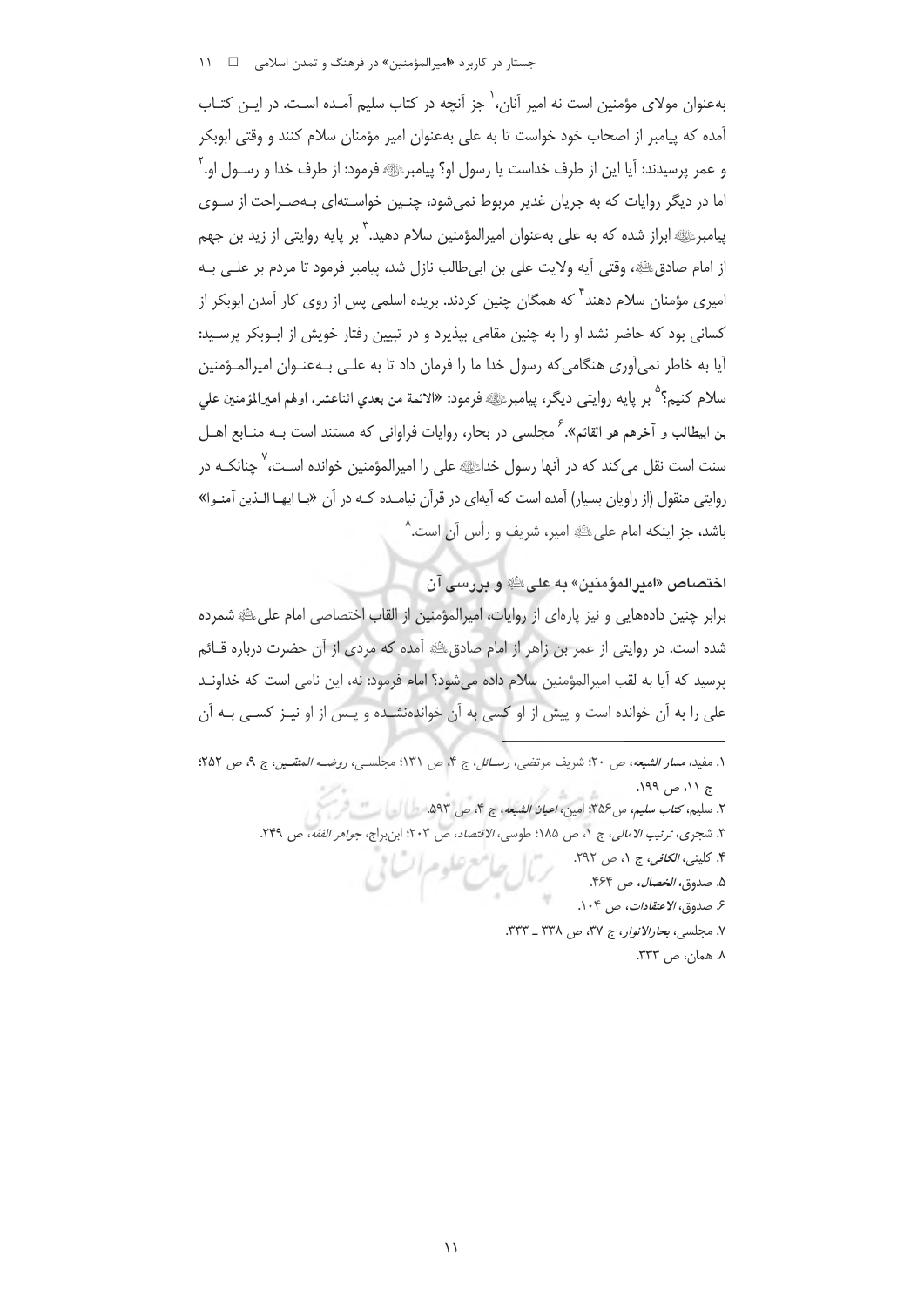۱۲ فصلنامه علمی ـ پژوهشی تاریخ فرهنگ و تمدن اسلامی، س ۷، بهار ۹۵، ش ۲۲

خوانده نخواهد شد، جز اینکه کافر می شود. ٰ در روایت دیگری از امام باقرﷺ نقـل شـده کـه اگـر کسی غیر علی، خود را به این لقب بخواند، افترا زن و دروغ\$وست.<sup>۲</sup> این دسته از روایـات موجـب گرديد تا برخي از شيعيان، اين عنوان را خاص امام على ﷺ دانسته و اطلاق آن را بر غير او جـايز ندانند و نوشتههایی نیز در این باب پدید آوردهاند. ظاهراً اولـین نوشـته درایـن بـاره، کتـاب حجــة *التفضیل* اثر ابن|ثیر، یکی از علمای قرن سوم و چهارم هجری است که مورد اسـتناد سـید رضــ , علی بن طاوس قرارگرفته است.<sup>۳</sup>

كتاب ديگر *التسليم على اميرالمؤمنين بامرة المؤمنين* از شيخ ابي عبدالله حسين بن عبيــدالله بــن ابراهیم غضائری (۴۱۱ق) از مشایخ نجاشی است. <sup>۲</sup>از این دو صریح *ت*ر، کتاب *البقین فی اختصــاص مولانا على بامرة المؤمنين*، <sup>0</sup>است كه هم|كنون با چاپهاى متعدد موجود است ً و موسسه دارالكتاب قــم آن را به همراه دیگر نوشته سیدبن طاوس با نام *التحصین لاسرار ما زاد من اخبار الیقـین* در ۵۲۵ صـفحه به سال ۱۴۱۳قمری منتشـر کـرده اسـت<sup>.۷</sup> سـید بـن طـاوس، در قسـم اول ایـن کتـاب، اختصـاص امیرالمؤمنین به علی را از طرق مختلفی^با غرض اثبات احقیت امام بـرای جانشـینی رسـول خـداﷺ بیان کرده است.<sup>۹</sup> کتاب *الانوار الباهره فی انتصار العترة الطاهره* او نیز در این خصوص تألیف شــده بــود<sup>۱۰</sup> که هماکنون اثری از آن در دست نیست.

- ع كلبرك، *كتابخانه ابن طاوس،* ص ١٠٨.
	- ٧. ابن طاووس، *اليقين*، ص ١.
- ٨. برخی گفتهاند که سید ابن طاووس ازسیصد طریق آن را اثبات کرده است. (ر.ک: نیشـابوری، *کشـف الحجـب و* الاستار، ص ۶۰۶ و مقدمه کتاب *الیقین*، ص ۲۳ به بعد) مستقبل است. است
- ۹. نویسنده می گوید من شنیدم که برخی از مخالفین، از سر عناد یا قصور علمی به انکار سخن پیـامبر پرداختنـد و من با این که سنم از هفتاد گذشته بود، پس از استخاره به پاسخ پرداختم. (*الیقین، ص* ۱۲۶). محقـق کتـاب در مقدمه صفحه ١٢ و در پاورقی صفحه ١٢۶، ادعا می کند که مراد ابن طاووس از مخالفین، ابن ابی الحدید است، هر چند گواهی برای سخن خویش اقامه نمی کند. این مدعا توسط برخی از پژوهشگران نیز تکرار شده، بی آنکه دلیل یا شاهدی برای آن عرضه کند. (ر.ک: منتظری مقدم، *امیرالمومنین و ملک، ص* ۵۵)
	- ۰۱. تهران*ی، الذریعه*، ج ۲، ص ۴۱۸؛ ج ۲۵، ص ۲۷۹.

١. كليني، *الكافي*، ج ١، ص ٤١١؛ فيض كاشاني، *الوافي*، ج ٣، ص ۶۶۸؛ حر عاملي، *وسائل الشيعه*، ج ١۴، ص ۶٠١. ٢. ابن طاووس، اليقين، ص ٣۶ و ٣٠٣؛ بحراني، *مدينه المعاجز*، ج ١، ص ٧٢؛ مجلسي، بح*ارالانوار*، ج ٢۴، ص ٣١٥؛ ج ۳۶، ص ۶۸؛ ج ۳۷، ص ۲۱۸.

٣. امين، ا*عيان الشيعه*، ج ٢، ص ٤٥٩.

۴. تهراني، *الذريعه*، ج ۴، ص ۱۸۰.

۵. بغدادي، *ايضاح المكنون*، ج ٢، ص ٣١٦؛ همو، هديه *العارفين، ج ١، ص ٢١١*؛ تهراني، *الذريعه*، ج ١٨، ص ۶۹.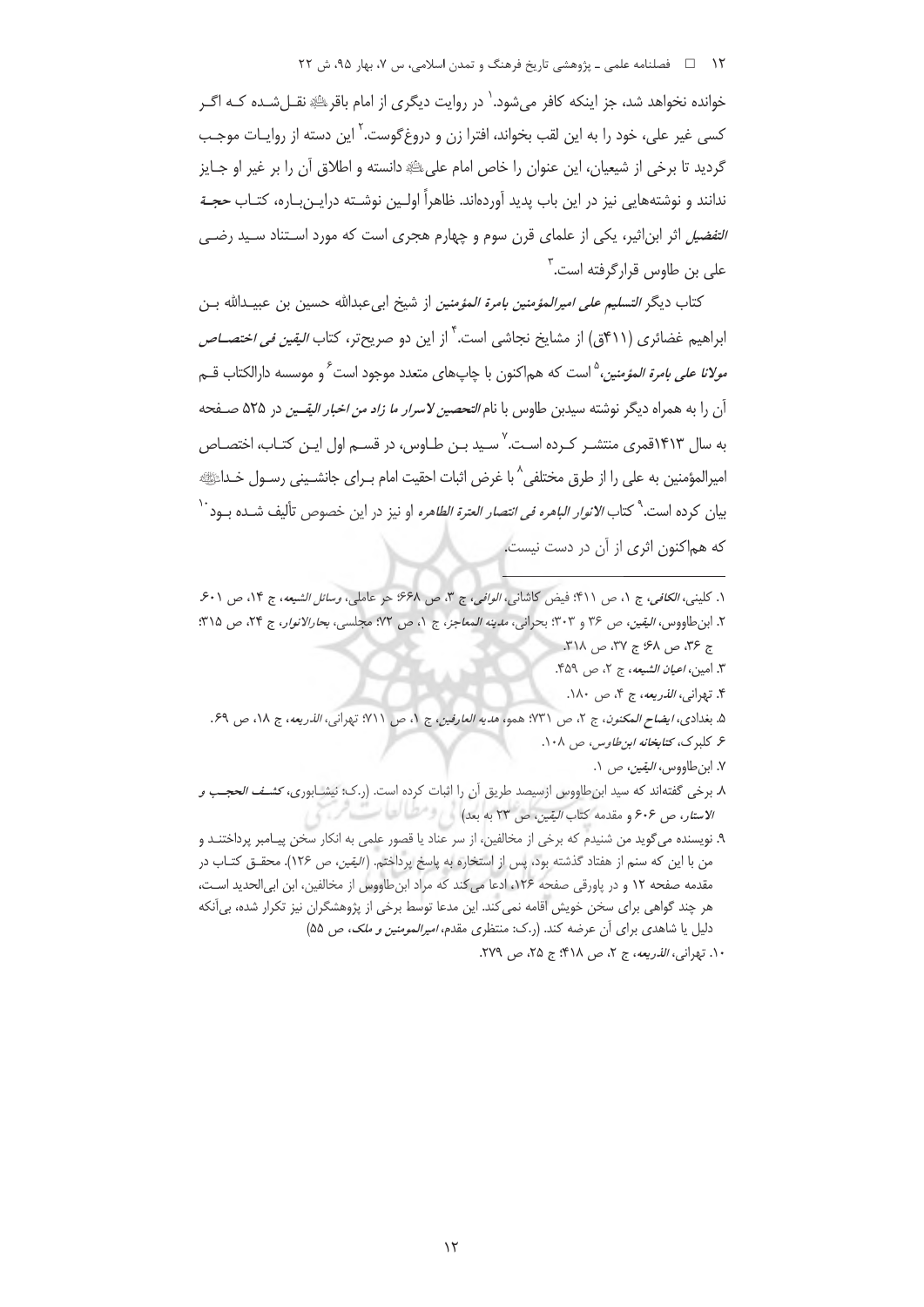جستار در کاربرد «امیرالمؤمنین» در فرهنگ و تمدن اسلامی ه ه ۱۳

ادعای شیعه البته از سوی دستهای از اهل سنت، به گونههایی مورد تردیـد قرارگرفتـه اسـت؛ برخي اصل حديث «سلموا عليه بامرة المؤمنين» ,ا صحيح ندانسته` و مدعي شدهاند: اگر چنين بـود مسلمانان مسیر دیگری را نمی،پیمودند، <sup>۲</sup> برخی چون احمد بن حنبل با این ادعا که امام علـی،ﷺ در زمان ابوبکر، عمر و عثمان به این نام خوانده نمی شد و اقامه جمعه و حـدود نمـی کـرد و تنهـا یس از تصدی خلافت به این عنوان ملقب گردید، در صحت حدیث تردید افکندهاند، <sup>۲</sup> اما ابن|ب*ے،* الحديد با ترديد در اصل حديث، مضمون آن را صحيح و مورد تأييد مي داند. وي مي گويد كه اين باور شیعه که علی در زمان پیامبرﷺ به امپرالمؤمنین خطاب شده و جمعیتی از مهاجرین و انصار وی را با این لقب سلام دادهاند، سخن استواری نیست و در اخبار محدثین ثابت نشده است، جـز اینکه روایتی وجود دارد که این معنا را می رساند و آن سخن پیامبرﷺ در خطاب بـه علـی اسـت كه فرمود: «انت يعسوب الدين و المال يعسوب الظلمه» و نيز فرمود: «هذا يعسوب المؤمنين و قائــد العــز الحجلين» و يعسوب، زنبور نر و امير أنها است. ابن|بي الحديد در ادامه مـيiويسـد: ايــن روايــتـهــا را ابوعبدالله احمد بن حنبل شيباني در مسند كتابش *فضائل الصحابه* آورده و ابونعيم حافظ آنهـــا را در *حلية الاولياء* روايت كرده است. <sup>٢</sup> بدين گونه ابن|بي الحديد مضمون حديث را مورد تأييد قرار ميدهد.

برخی دیگر با پذیرش اصل سخن پیامبرﷺ، امپرالمؤمنین را به معنای جانشین رسول خـداﷺ در میان امت ندانسته، بلکه به معنی وصی و وارث و جانشین آن حضرت در اهل و زنانش دانستهاند، چنانکه از معاویه بن عمار دهنی نقل است.<sup>۵</sup> از ابنِعباس نیز نقلی وجود دارد که علـیﷺ از آن٫رو به این لقب خواندهشده که اولین ایمان آورنده به اسلام بود؛ ٌ یعنی امیر در این رویکرد به مع*ن*ـای مقدم و جلودار قلمداد شده است.

## برآیند دیدگاهها و کاربردها

غور در دیدگاهها و نقدهای ارائهشده نشان میدهد که اصل مدعای شیعه مبنی بـر امیرالمـؤمنین خوانده شدن امام علي ﷺ در عهد نبي مكرم اسلامﷺ و نيز اصرار پيامبرﷺ بر توجه مسـلمانان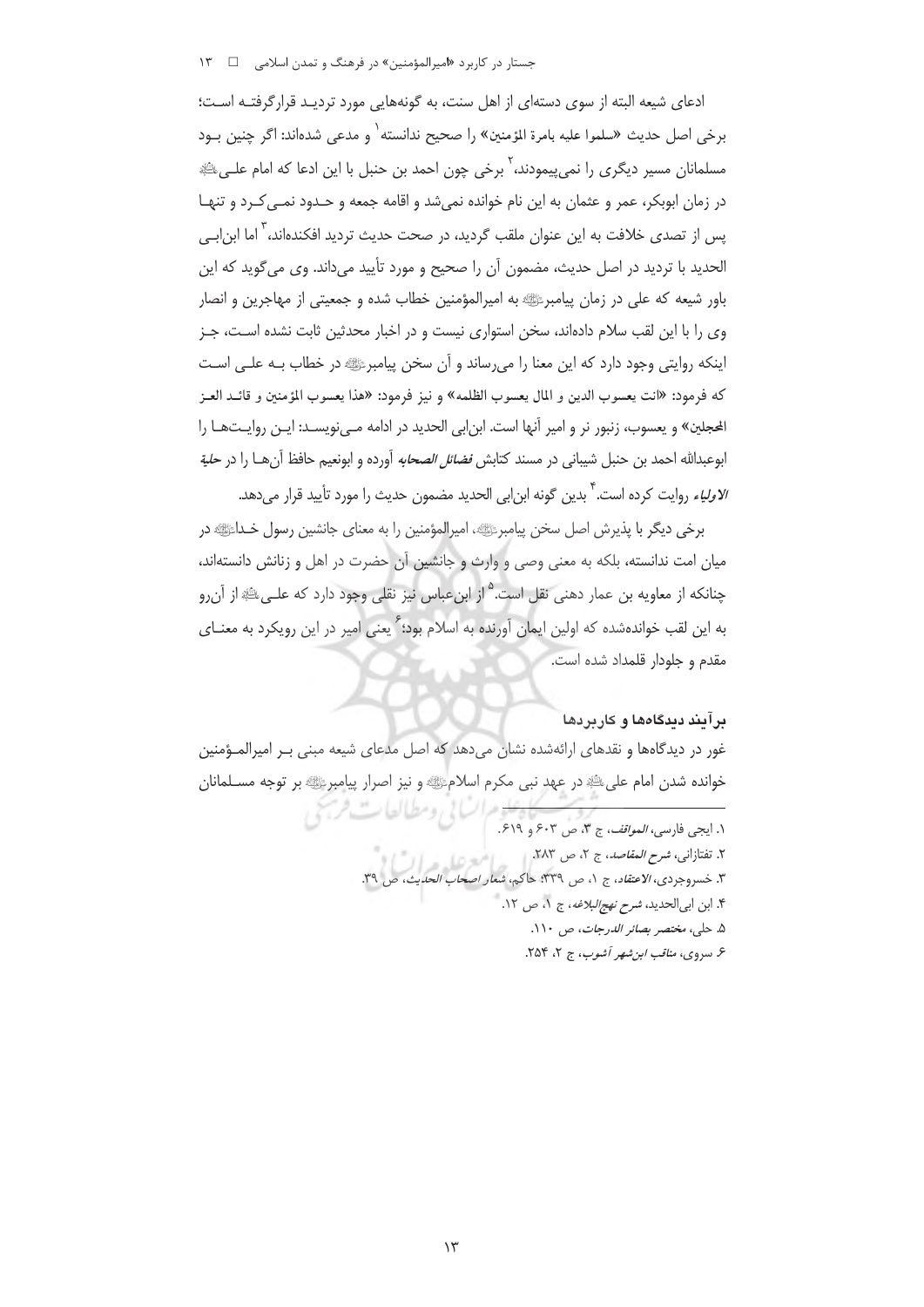۱۴ فصلنامه علمی ـ پژوهشی تاریخ فرهنگ و تمدن اسلامی، س ۷، بهار ۹۵، ش ۲۲

به این امر و سلام دادن به امام با این عنوان، دارای اساس استواری است، ٰ جز آنکـه سـه نکتـه مايه تأمل وجود دارد:

٠. معناى اميرالمؤمنين در لسان پيامبر عليه؛

٢. كاربرد آن در مورد ديگر امامان؛

٣. استعمال أن براي ديگر خليفگان از سوي ائمهﷺ كه با فرض اختصــاص عنـوان بــه امــام علے ﷺ، نیازمند بررسے است.

در خصوص معنای امپرالمؤمنین؛ اینکه این اصطلاح در زبان پیامبرﷺ به چـه معنـا بـوده، از همان ابتدا مایه پرسش بوده است. بر اساس روایتی، سلمان از پیامبرﷺ معنـای آن را پرسـیده و آن حضرت فرموده بود: چون او مردم را علم میدهد.<sup>۲</sup> ابوحمزه ثمالی به نقل از امـام بــاقرﷺ در یاسخ کسی که علت نام گذاری علی به امیرالمؤمنین را پرسیده بود، می گوید: آن اسمی است کـه پیش از او کسی به آن خواندهنشده و برای هیچکسی پس از او نیز جـایز نیسـت، سـپس فرمـود: چون او خزانه علم است؛ از او گرفته می شود و او از کسی اخذ نمی *کنـد*. <sup>۲</sup> از امـام صـادق و امـام كاظم ﷺ نيز به همين مضمون آمده است كه او را از آن جهت كـه علـم را بـه مؤمنـان ارزانـي مے دارد، چنین خواندہاند. ؑ

مولی محمد مازندرانی در *شرح اصول کافی* در توضیح میره آورده که به معنای طعامی است که آدمی آن را به دست می آورد یا برای فروش و غیره جمع می کند. سپس می نویسد: چون علم، طعام معنوى است، به ميره تعبير شده و امام على ﷺ چون طعام معنوى آدميان را اعطا مـى كنـد، اميرالمؤمنين نام گرفته است.<sup>۵</sup>

البته با این تعبیر و تعریف، دو اشکال پدید می آید:

یکم. ارتباط این معنا با امامت و پیشوایی سیاسی و اجتماعی است که اندکی دور از ذهن می شود، دوم. ارتباط میره با امیر است که بهآسانی قابل انطباق بر هم نیستند، چــون میــره از کلمــات اجوف و امیر از ماده اَمَرَ است و ظاهراً نسبتی میانشان دیده نمیشود. برخی از محـدثان در مقــام لوهرانساني ومطالعات مردي

٠. ر.ک: ابن طاووس، *اليقين*، قسم اول.

٢. سروى، مناقب ابن شهر آشوب، ج ٢، ص ٢٥۴؛ مجلسى، بحارالانوار، ج ٣٧، ص ٣٣٣.

٣. لأنه ميرة العلم يمتار منه ولا يمتار من أحد غيره. (ابن رسـتم طبـري، دلايـل/لا*مامـه*، ص ٤٥١: صـدوق، *علـل* الشرايع، ج ١، ص ١۶١؛ مجلسي، بحار الانوار، ج ٣٧، ص ٢٩٤).

۴. كليني، *الكافي*، ج ١، ص ۴۱۲: صدوق، *معاني الاخبار*، ص ۶۳: سروى، *مناقب ابن شهر آشوب*، ج ٢، ص ٢۵۴. ۵. مازندراني، *شرح اصول الكافي*، ج ۷، ص ۴۹.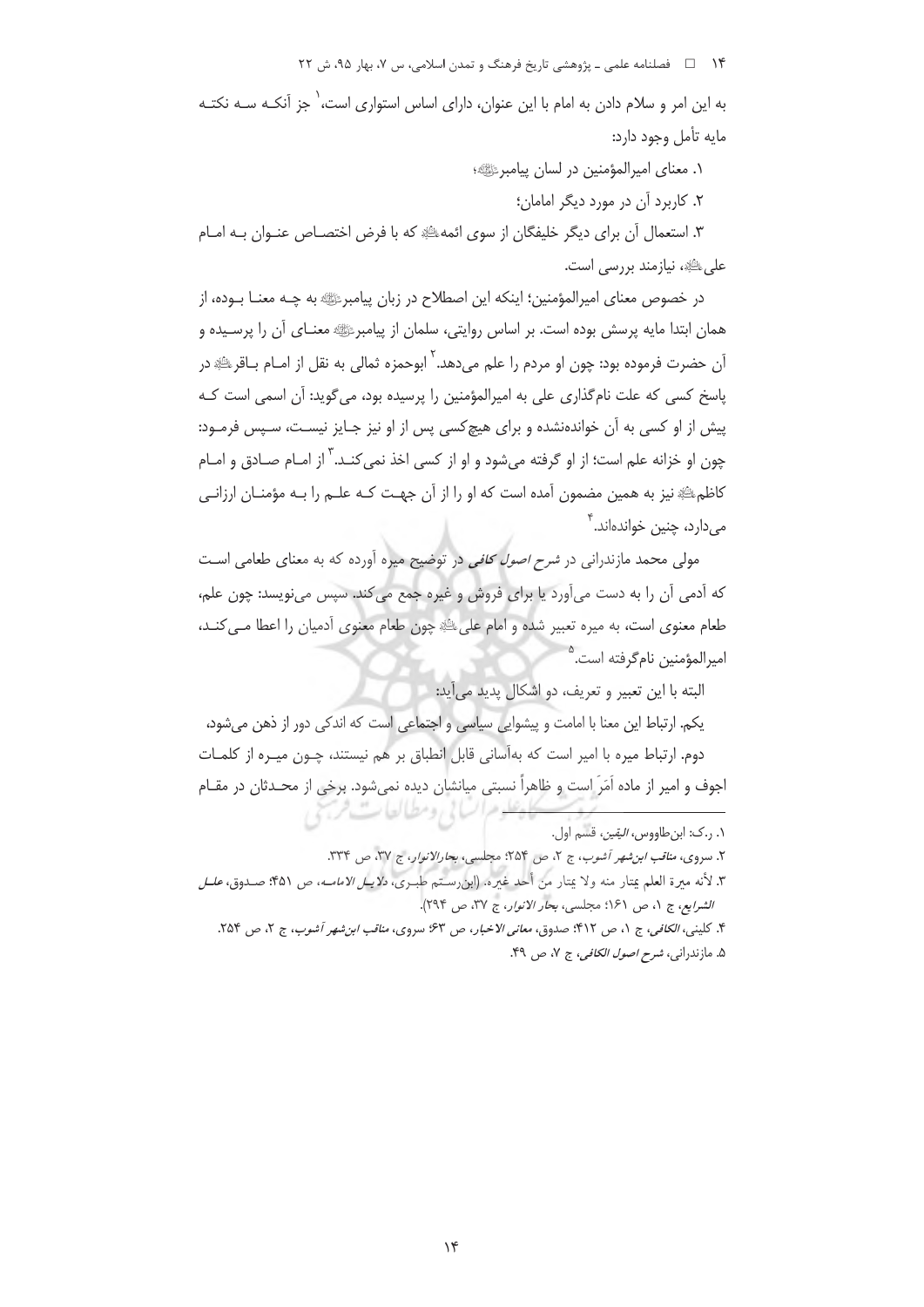جستار در کاربرد «امیرالمؤمنین» در فرهنگ و تمدن اسلامی ه ه ۱۵

توجیه برآمده و مثلاً علامه مجلسی برای آن سه وجه ذکر می کند:

اول آنکه با جابجایی یا و میم، قلبی صورت گرفته باشد،

دوم آنكه امير، متكلم وحده از فعل مضارع باشد و بعدها بهمثابه اصطلاحي جا افتاده باشد، و سوم که بهزعم ایشان صحیحتر است، آن است که اساساً امراء را چون متکفل تأمین آذوقه و مايحتاج مردم|ند، به اين نام خوانده|ند و امام على ﷺ چون فرضي بالاتر را، كه تأمين آذوقه حیات ایدی و روحانی باشد، دنبال می کند به این نام خواندهاند.` بههرحال هم چنــان ابهــامی در ذهن باقی مے ماند.

اما اطلاق عنوان بر دیگر امامان؛ با توجه به معانی ذکرشده برای امیرالمؤمنین، علـی|لقاعـده باید بتوان آن را بر دیگر ائمه ساری و جاری دانست، اما مجلسی تصریح می کند که اصحاب مـا به کار بردن آن را برای دیگر ائمه جایز نمیدانند، سپس مینویسـد: مـردی بـه امـام صـادقﷺ گفت: يا اميرالمؤمنين! امام فرمود: ساكت باش، هيچ كس به اين نام رضايت نمي دهد، جـز اينكـه به بلای ابوجهل مبتلا میشود.' بر اساس روایت دیگر، فردی آن حضرت را به این لقب خوانـد و امام فرمود: این نام جز برای علیﷺ شایسته نیست. <sup>۳</sup>

بر همین مبنا ایشان روایتی را که در آن امام صـادقﷺ گـویی ایـن لقـب را بـرای خـویش می پذیرد، توجیه می کند. بر اساس این روایت ابی الصباح می گوید: من با ابی المغرا نزد امام صـادق بودم كه فردى از ديار عراق بر او وارد شـد و گفـت: «السـلام عليـك يــا اميرالمـؤمنين و رحمـة الله و بركاته». امام در پاسخ فرمود: السلام عليك و رحمـة الله و بركاتــه. سـپس او را در أغــوش گرفــت و نزدیک خود نشاند. راوی میگوید، به ابیالمغرا گفتم من ندیدم کسی به این اسم سلام داده شود، جز اميرالمؤمنين علىﷺ! امام پاسخ داد:اي ابا صباح! كسى به حقيقت ايمان نمىرسد، جز اينكـه بداند برای آخر ماهمانی است که برای اول ماست. ۖ مجلسی در تبیین روایت که گویی به سندیت آن باور دارد، می نویسد: اولاً این خبر نادر است و نمی تواند با اخبار کثیره منع اطلاق امیرالمؤمنین بر غير على يقدِّ، معارضه كند؛ يستسيح بإعليه مرات! في ومطالعات

ثانياً شايد امام صادق ديده كه پرسنده گمان دارد مضمون اين اسم كه اميـرى واقعـى باشـد،

۱. مجلسی، بع*ادالانون ج ۳۷، ص ۴۹۳. مال تعلیم علوم السا*لی ٢. همان، ص ٣٣٣. ٣. همان، ص ٣٣١. ۴. مفید، *الاختصاص، ص ۲۶*۸ ــ ۲۶۷؛ حر عاملی، *مستدرک الوسائل*، ج ۱۰، ص ۳۹۹.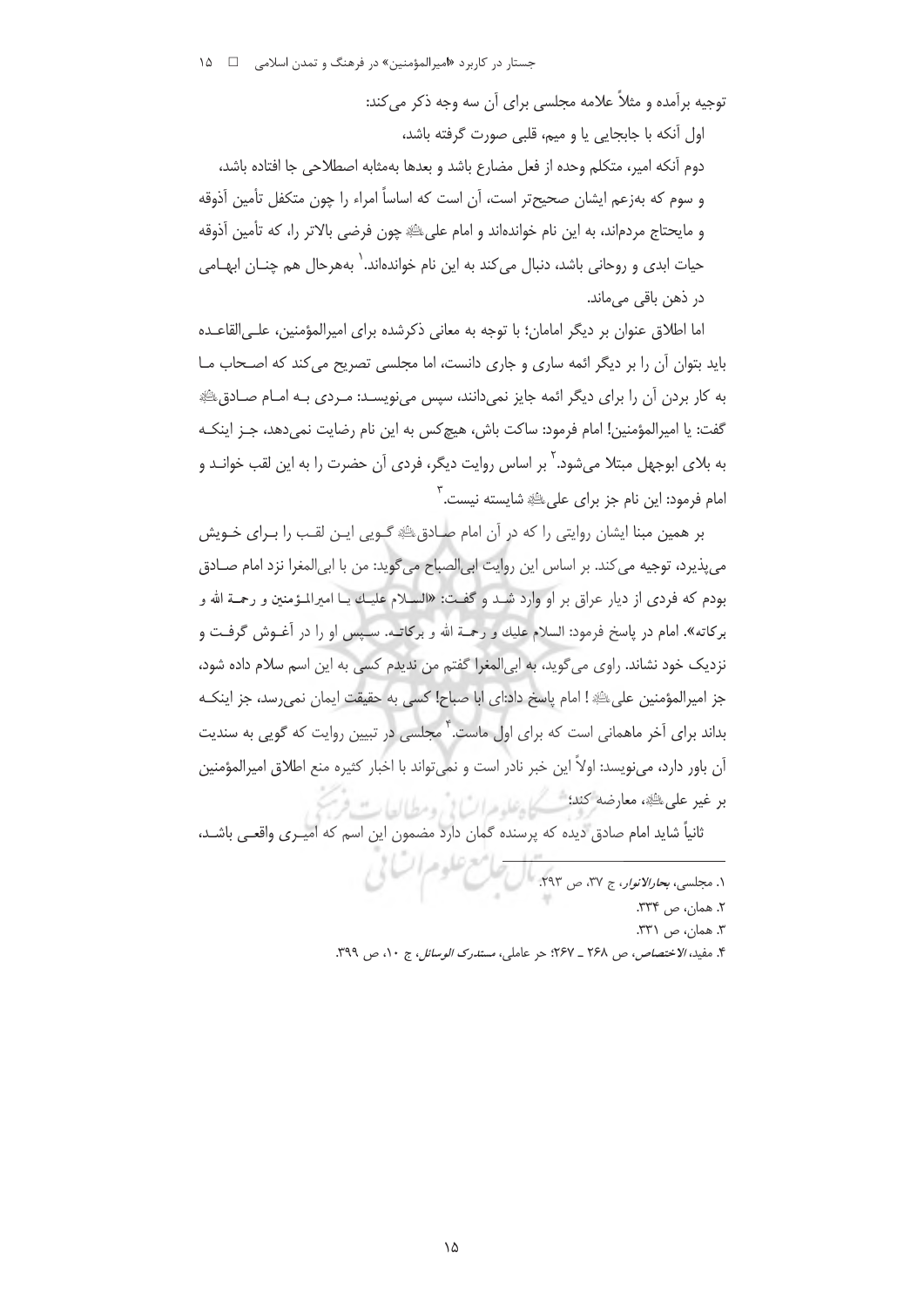۱۶ = فصلنامه علمی ـ پژوهشی تاریخ فرهنگ و تمدن اسلامی، س ۷، بهار ۹۵، ش ۲۲

بر اینان قابل حمل نیست و امام بدو فهماند که چنین نیست، هرچند به مصلحت احترام بـه امـام على ﷺ و تعظيم او، بر أنان اطلاق نمي شود،

ثالثاً عدم اطلاق این نام بر دیگر ائمه به جهت جلوگیری از تجری دیگران است، نــه اینکــه واقعاً آنان نتوانند به این عنوان خطاب شوند.`

جعفر مرتضى عاملي فصل مشبعي بـراي مقولـه اختصــاص ايـن لقـب بـه علـى از طـرف خـدا و رسولﷺ قرار داده و نُه روايت براي آن برمي شمرد و درنهايت در خصوص روايت پـيش گفتـه سـخن مجلسی را می پذیرد، غیر از نکته اول ایشان را که ادعا کرده خبر نادر نمی تواند اخبار کثیر منـع کننــده را بازدارد، چون برابر تحلیل وی، روایات مربوط به منع، اساساً شامل ائمه ﷺ نمی شود. `و اما خطاب خلفـا به امیرالمؤمنین از سوی برخی از امامان؛ در نوشتههای پیشینیان دراینباره چندان گفتگـویی درنگرفتـه است، با اینکه چنین خطابهایی به فراوانی دیده می شود. البته شاید با حمل این واژه به معنـای لغـوی بتوان توجیهی برای آن یافت؛ به این معنا که چون خلیفگان، عهـدهدار تـأمین آذوقـه مـردم بودنـد، از طرف ائمه به این نام خواندهشدهاند. <sup>۳</sup> درهرحال عمر از سوی امام علیﷺ، <sup>۴</sup> موسی هادی <sup>۵</sup> و هــارون از طرف امام موسى كاظمﷺ و بەويژە مأمون از سوى امام رضاﷺ <sup>ع</sup>بــه فراوانــ<sub>ى</sub> اميرالمــؤمنين خطــاب .<br>شدهاند، هرچند مجلسی پارهای از این موارد را زاده تقیه مداری ائمه اِعْ دانسته است.

از مجموع دادههای شیعی که البته مستظهر به یارهای از روایات اهل سنت است، برمی آید که امام على اللهِ اول كس و تنها فردي بود كه از سوى خداونـد و از زبـان پيـامبرئي بـه ايـن لقـب خوانده شد و آنچه درباره عبدالله بن جحش در برخی نوشتهها آمده، مبنی بر اینکه پیامبرﷺ وی را در سریهای بهسوی نخله به سال دوم هجری، امیرالمؤمنین نامیده است، ^ جـای تأمـل جـدی دارد، چون هرچند این روایت در منابع اولیه آمده است،<sup>۹</sup> اولاً اطلاق امیرالمـؤمنین بـر فرمانـدهی

١. مجلسي، بحارالانوار، ج ٣٧، ص ٣٣٢. ٢. عاملي، *الصحيح مين سيرة الامام على*، ج ١، ص ١۶۶ ـ ١۵٧. ۳. مازندران*ی، شرح اصول کافی،* ج ۷، ص ۴۹. ۴. این خیاط، تاریخ خلیفه، ص ۱۰۴. ۵. مجلسي، *بحارالانوار*، ج ۴۸، ص ۱۳۵. ۶<br>۶ صدوق، *عیون اخبارالرضا*، ج ۱، ۸۵، ۸۷ و ۲۲۵: ج۲، ص ۱۵۷، ۱۶۱، ۱۶۵، ۱۶۷، ۱۷۰ و ۲۶۹. ٧. مجلسي، بحارالانوار، ج ٣۵، ص ١٣۵. ٨. بكرى، تاريخ الخميس، ج ١، ص ٢۴١.

٩. واقدى، *المغازى*، ج ١، ص ١٩؛ ابنِ سعد، *الطبقات الكبرى*، ج ٢، ص ١١.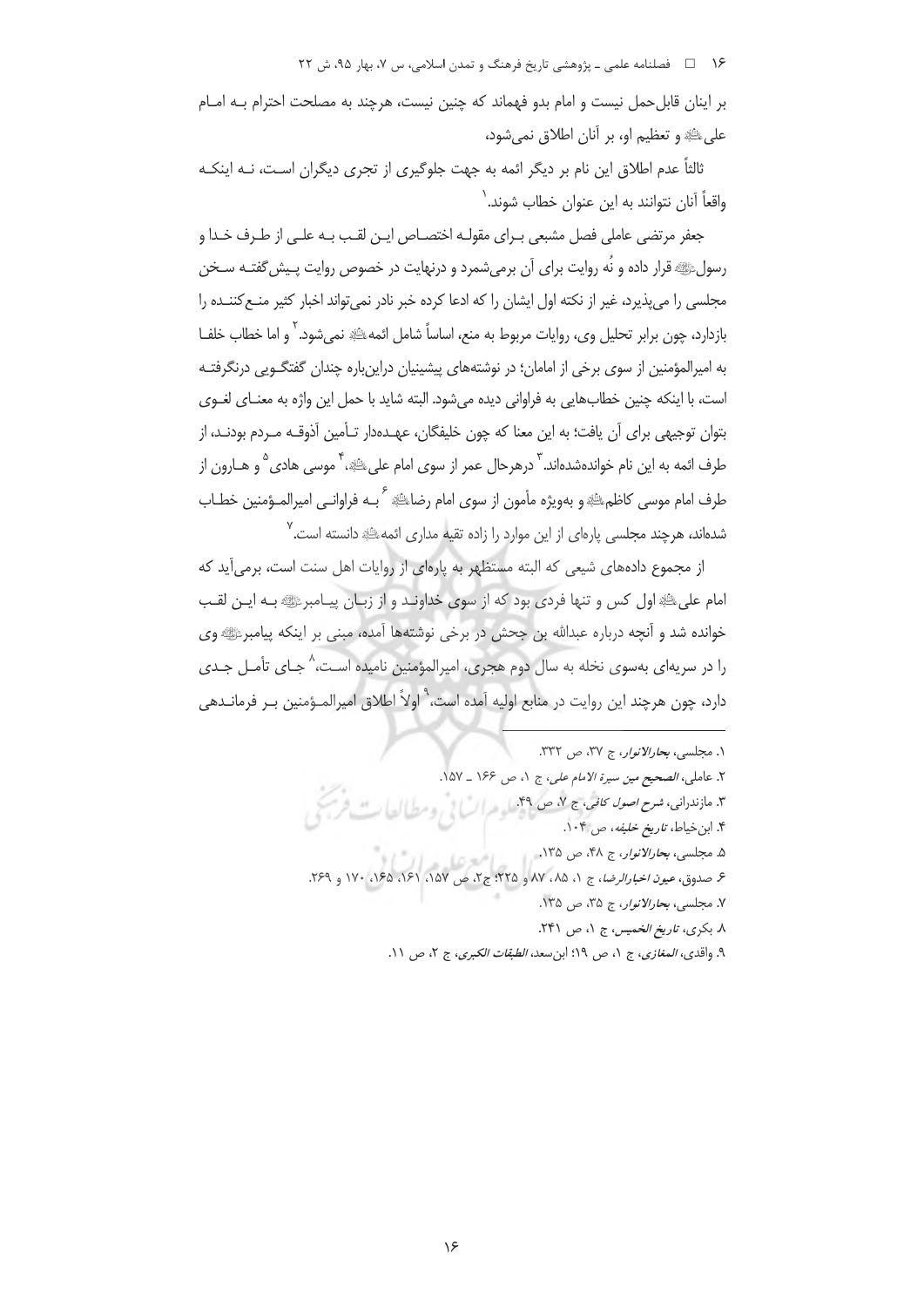جستار در کاربرد «امیرالمؤمنین» در فرهنگ و تمدن اسلامی د د ۱۷۰

شمار هشت، دوازده یا سیزده نفر چندان موجه نمی نماید،

ثانیاً چنین تعبیری برای فرمانده جنگی در هیچوقت دیگری از سـوی رسـول خـداﷺ صـادر نشده است، ٰ اما اینکه این لقب بر غیر امام علیﷺ نباید حمل شود یا مـدعی ایـن عنـوان مـورد اتهام است، با رویکردهای بیان شده، می تواند مورد بازخوانی قرار گیرد تا مـراد واقعـی روایـات، در صورت صحت مشخص شود.

# اميرالمؤمنين بهمثابهعنواني براى خليفه و پيشوا

به هر روی اصطلاح امیرالمؤمنین، در طول تاریخ اسلام، بر هرکسی که حاکمیت سیاسی جامعـه اسلامي عهدهدار مي شد، اطلاق مي گرديد، چنانكه علاوه بر عمـر، بـر عثمـان، ` امـام علـي ﷺ، `` معاویه، ٌ دیگر خلفای اموی <sup>۵</sup> و عباسی ً و نیز کسانی که مـدعی رهبـری مسـلمانان بودنـد، مثـل موحدون در شمال افریقا، بنی حفض و بنی مرین و دیگران گذاشته شد.<sup>۷</sup> نووی در توضیح کلمـه «نجاشی» می نویسد: این کلمه برای تمامی یادشاهان حبشه اطلاق می شود، چنانکـه بـه خلیفـه مسلمانان «اميرالمؤمنين»، بـه يادشـاهان روم «قيصـر»، بـه فرمانروايـان تـرک «خاقـان»، بـه پادشاهان فارس «کسری»، به حاکمان قبطی «فرعون» و بـه حکمرانـان مصـر، «عزیـز» گفتـه میشود^ و ابنخلدون نیز فصلی به این مقوله اختصاص داده`ْ و هم چون نووی، مدعی است کـه هرکسی خلافت مسلمانان را بر عهده گیرد، به چنین لقبی ملقب می گردد. گر چه برابر پــارهای از دادهها، عنوان خليفه اعم از اميرالمؤمنين به كار مي رفته است. گفتهاند حسن بن سـهل در حـدود

- ۵. ابن خیاط، تاریخ خلیفه، ص ۲۷، ۱۹۴ و ۲۰۰.
- ۶. خطيب بغدادي، تاريخ *بغداد*، ج ٧، ص ٢٢٣؛ ابن جوزي، *المنتظم*، ج ١٣، ص ٤٣: نوي، *روضــه الطــالين*، ج ۵، ص ٣٢١؛ ابن ادريس شافعي، كت*اب الام، ج ٧، ص ١١٥*؛ ج٧، ص ١٩۴.
	- ٧. بستاني، دائرةالمعارف الاسلاميه، ج ۴، ص ۴۱۲.
		- ٨. نووي، *المجموع*، ج ۵، ص ٢۵١.
		- ۹. ابن خلدون، *تاريخ*، ج ۱، ص ۲۸۲.

۱. به نظر می رسد ادعای اینکه «پس از اسلام به کسانی که از سوی رسول خدا و خلفا به فرماندهی مأموریتهای جنگی منصوب می شدند، امیر گفته می شد، مثل عبدالله بـن جحـش» (د*انشـنامه جهـان اسـلام*، ج ٢، ص ٥٢٢) نيازمند توضيح است، چون به لحاظ معنايي امير با اميرالمؤمنين فاصله فراوان دارد.

٢. نووي، المجموع، ج ٩، ص ١١٤: ج١٢، ص ٣٠٠. اصبحي، المدونه الكبرى، ج ١، ص ٣٠۵: ج٢، ص ٢٩۵. ٣. ابن ادريس شافعي، كتاب الام، ج ۴، ص ١٨٣؛ خطيب، *مغني المحتاج*، ج ۴، ص ٤٠٠: دمياطي، *اعانه الطــالبين*، ج ٢، ص ۴۰۲.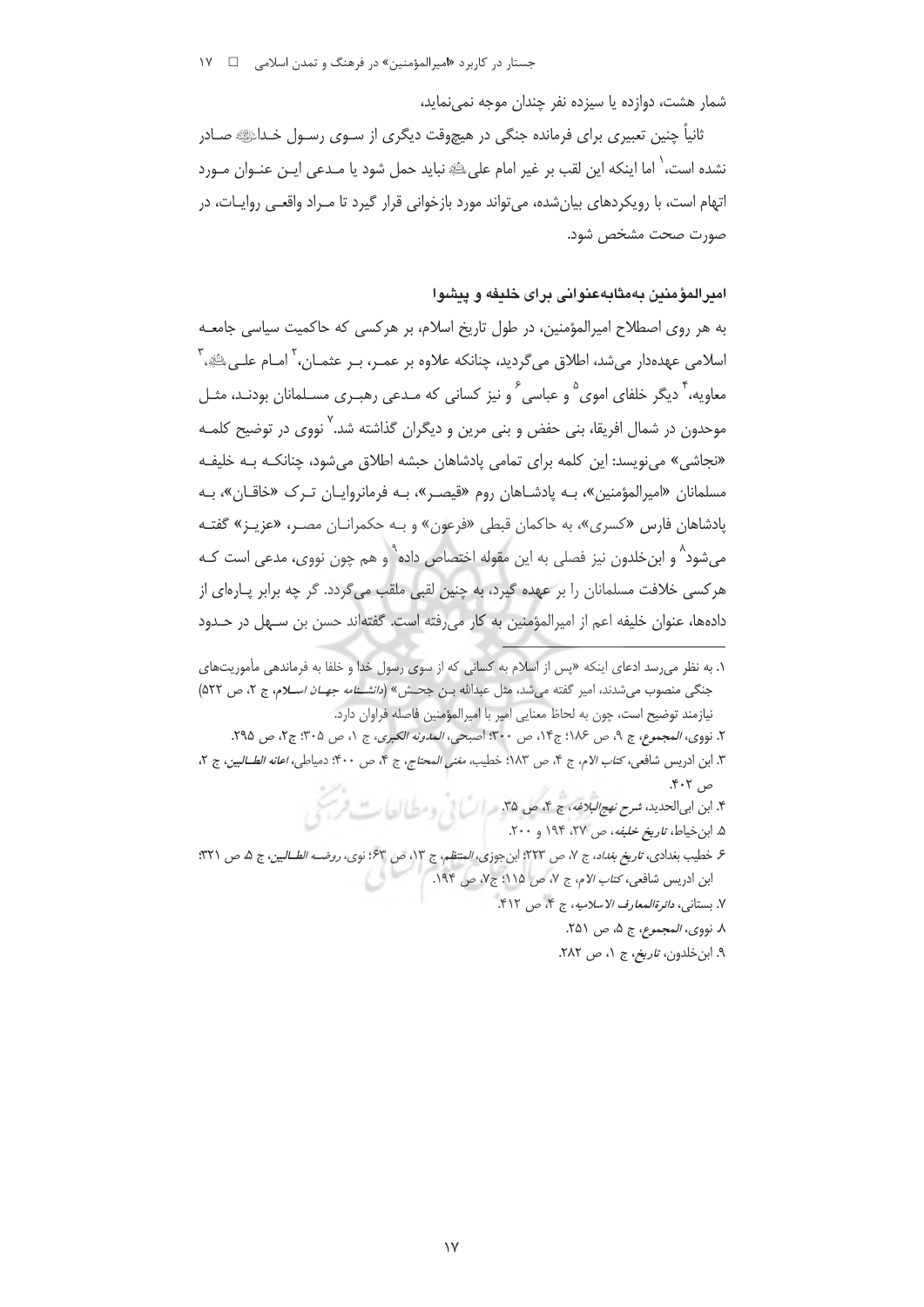# 

واسط، خلیفه مأمون بود،<sup>\</sup> اما عکس آن نیز در تاریخ آمده است؛ وقتی ابومسلم، ابوجعفر منصور را به امیرالمؤمنینی تهنیت گفت نه خلافت، او برآشفت و خشمگین شد و ابومسـلم مجـدد او را بـه خلافت تبریک گفت.<sup>۲</sup> به هر روی تعیین نسبت میان این دو آسان نیست.

در تاریخ آمده است هرگاه، مسلمانان به هر دلیلی بر آن می شدند تا مشروعیت پیشوایی کسی را زير سوال ببرند، لقب «اميرالمؤمنين» را از او مي گرفتند، چنانكه وقتي كميل بن زيـاد از سـوي مالک اشتر نامهای برای عثمان آورد، بر او سلام کرد، اما امیرالمؤمنینش نخوانـد، چـون راز آن را پرسیدند گفت: اگر از کارهای خویش توبه کند و آنچه می خواهیم به ما بدهـد، امیـر مـا مؤمنـان خواهد بود.<sup>۳</sup> خوارج نیز پس از حکمیت، از به کار بردن این لقب برای امام علیﷺ سـرباز زدنـد.<sup>۴</sup> همچنین وقتی کسی را می خواستند غیر منتخب یا غیر مقبول همگان بشمارند از پـه کـار پـردن این لقب برای او پرهیز می کردند. آوردهاند وقتی در جریان حکمیت، اهل عراق و شام جمع شدند، كاتبي أوردند و گفتند: بنويس هذا ما تقاضي عليه اميرالمؤمنين. معاويه به اعتراض برخاست و گفت اگر چنین است، چرا با او می جنگم؟ خواست تا این کلمه از مـتن نامـه حـذف گـردد کـه باعـث بگومگوهایی گردید.<sup>۵</sup>

ابو احمد عسکری در کتاب *الامالی* خود آورده: وقتی سعد بـن ابـی وقـاص در سـال صـلح و جماعت؛ سال ۴۰ هجری که امام حسن ﷺ از خلافت کناره گرفت، بر معاویـه وارد شـد، او را بـه این عنوان خطاب نکرد با این استدلال که مؤمنان او را امیر خود نک دهانـد، <sup>۶</sup> همچنـین طــاوس یمانی در ملاقاتش با هشـام بـن عبـدالملک، بـا همـین اسـتدلال او را بـه نـام سـلام کـرد نـه امیرالمؤمنین، تا دروغی را بر مسلمین نبسته باشد.٬

مرابطین چون تحت سلطه عباسیان بودند به همین اعتبار که همگان تحت امر آنان نیسـتند، خود را امیر المسلمین میخواندند.<sup>^</sup> گاه عدهای برای مشروعیت بخشی موقعیت سیاسی و رهبری**،** 

١. خطيب بغدادي، تاريخ بغداد، ج ۶، ص ١۴١. ۲. طبوی، ت*اریخ الطبوی*، ج ۷، ص ۴۸۰. کارهای در السال استعمال ک ٣. محب طبري، *الرياض النضره*، ج ٣، ص ٨٧. ۴. ابن ابی الحدید، *شرح نهج البلاغه*، ج ۲، ص ۲۱۶؛ امین، *اعیان الشیعه*، ج ۱، ص ۵۱۲. ۵. يعقوبي، *تاريخ اليعقوبي*، ج ٢، ص ١٨٩. ۶. ابن ابى الحديد، شرح نهج البلاغه، ج ٢، ص ٢۶٣. ٧. ابن خلكان، *وفيات الإعيان*، ج ٢، ص ٥١٠. ٨. بستاني، دائرةالمعارف الاسلاميه، ج ٢، ص ٤٥٣.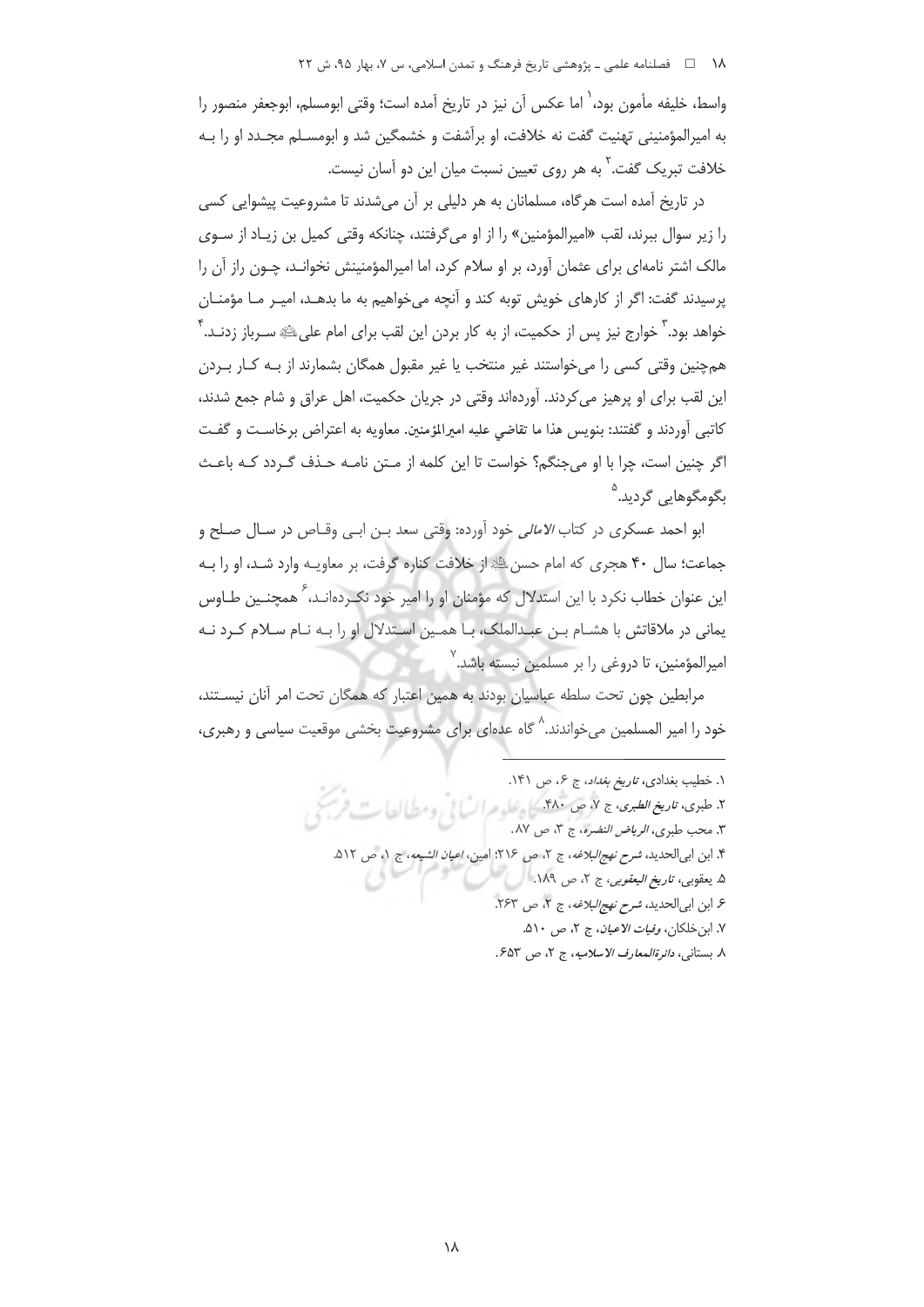جستار در کاربرد «امیرالمؤمنین» در فرهنگ و تمدن اسلامی ه ه ۱۹

به این عنوان خوانده می شدند. شاید اول بار این معاویه بود که پیش از تصدی حکومت، از سـوی حجاج بن خزیمه بن صمه، امیرالمؤمنین لقب گرفت تا به خونخواهی عثمـان تـرغیبش کنـد.<sup>\</sup> همچنین با ابوالحسین محمد بن جعفر بن محمد دیباج در سال ۲۰۰ هجری در مکه با ایـن نـام بیعت شد ً و وقتی ابراهیم بن محمدمهدی بن عبدالله منصور، در زمـان مـأمون در بغـداد اقامـت گزید، مدعی امپرالمؤمنینی گردید.<sup>۳</sup>

ابوعبدالله شیعی وقتی بهعنوان داعی در سرزمین های اسلامی مغرب (قیـروان) بـر زیـاده الله اغلبي پيروزي يافت و زمينه را براي ورود عبيدالله مهدي فراهم ساخت (٢٩٧ق)، بر او بــهعنــوان اميرالمؤمنين سلام كرد. ٌ

يحيى بن حسين بن قاسم بن طباطبا نيز در سال ٢٩٨ در يمن با عنـوان اميرالمـؤمنين وارد فعالیت شد.<sup>۵</sup> با همه اینها برخی هم چنان بر این باور بودنـد کـه امیرالمـؤمنینی شایسـته کسـ*ی* است که از مقبولیت عامه مسلمانان برخوردار باشد.

امویان اندلس با همین رویکرد، نزدیک به دویست سال از کاربرد این عنـوان بـرای خـویش پرهیز داشتند، چون میدانستند اولاً امیرالمؤمنین در مرکز خلافت اسلامی حکم مـیرانــد و ثانیــاً خود را از چنان جایگاهی که بتوانند مدعی امیر همه مؤمنان گردند بیبهره میدانستند لذا تنها بـه نام امیر ِ ٌ یا بنی الخلائف ِ ' بسنده کردند، تا اینکه در عراق خلافت رو به ضعف نهاد و عبیدیان نیز در قيروان مدعى اميرالمؤمنيني شدند، اينجا بود كه عبدالرحمن بن محمد ملقب بـه الناصـر لـدين الله، خود را سزاوار آن دانست که امیرالمؤمنین خوانده شود.^

كاربرد علمي و فرهنگي امبرالمؤمنين علاوه بر کاربرد سیاسی امیرالمؤمنین، این اصطلاح بهمثابه عنوانی برای رئیس و بزرگ نیز به کار

١. ابن ابى الحديد، شرح نهج البلاغه، ج ٣، ص ٩٣. ٢. ابن داود بخارى، سر السلسه العلويه، ص ۴۵. ٣. طبرى، ت*اريخ الطبرى*، ج ٧، ص ١٢٥ و ١٢٨؛ مسكويه، *تجارب الامم*، ج ۴، ص ١٣٣؛ ابنعسـاكر، *تــاريخ مدينــه* دمشتی، ج ۷، ص ۱۶۸. ۴. ذهبي، *تاريخ الاسلام*، ج ۲۲، ص ۱۳۴. ۲. دهبی، *تاریخ الاسلام*، ج ۲۲، ص ۱۲۳.<br>۵. سیوطی، *تاریخ الخلفاء، ص ۵*۵۹؛ امین، *اعیان الشیعه*، ج ۵*. ص ۸۱.* ۶ ذهبي، العبر في خبر من غبر، ج ٢، ص ١٨٨. ٧. مسعودي، التنبيه و الاشراف، ص ٢٨٨. ٨ ذهبي، سير اعلام النبلاء، ج ٨، ص ٢۴٣؛ ص ٢۶۶؛ ج١٢، ص ١۵۶؛ همو، العبر في خبر من غبر، ج ٢، ص ١٨٨.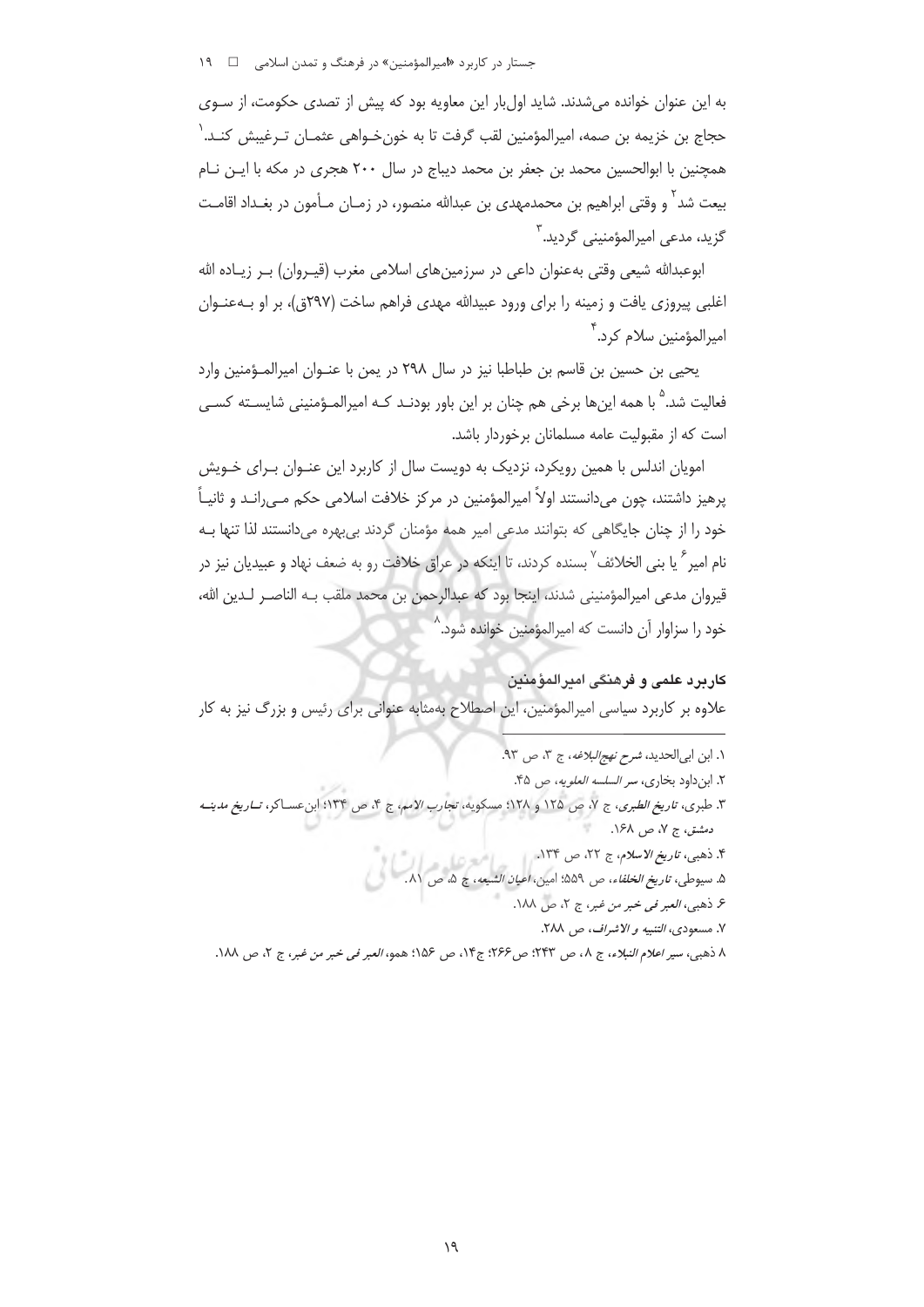#### ۲۰٪ ه اسلامي علمي ـ پژوهشي تاريخ فرهنگ و تمدن اسلامي، س ۷، بهار ۹۵، ش ۲۲

می رفته است، چنانکه در تعریف ملاصالح مازندرانی آمده بود. از این رو به سعد بن ابی وقــاص در نبرد قادسیه، امیرالمؤمنین اطلاق شده، ٰ زید بن علی بن حسـینﷺ در متـون زیدیـه بـا عنـوان امپرالمؤمنین ملقب گردیده <sup>۲</sup> و به شعبه در حدیث گری، لقب امپرالمـؤمنین دادهشـده بـود، چـون مؤمنان احادیث او را تلقی به قبول می کردند. ۳

همچنین سفیان ثوری ٔ و بخاری <sup>۵</sup> به این عنوان در حدیث ملقب شـدند و بـر همـین سـیاق، خوارج برخی از بزرگان خویش را به این نام می خواندند. ً بنابراین اصطلاح امیرالمـؤمنین تنهـا در حوزه سیاست و حکومت کاربرد نداشته، بلکه معنای واژگانی آنکـه نــاظر بـر بزرگــی و پیشــوایی فردی در یک حوزه و سرآمدی!ش در آن باشد، مدنظر بوده است. البته از این نکته نباید گذشـت که چه بسا زیدیه و خوارج با مفهوم سیاسی، بزرگان و سردمداران خود را به این لقب میخواندند، چون در پندار خویش، آنان را امیر مؤمنان می دانستند.

#### نتىجە

اصطلاح امیرالمؤمنین که در عهد اسلامی پدید آمد، برابر آنچه گفته شد، اول بار از زبـان رسـول خداﷺ بر امام عليﷺ و بامعناي خاص اطــلاق گراديــد، امــا ســپس از انحصــار معنــايي و طبعــاً مصداقی خود خارج و در معنای سیاسی و اجتماعی به کاربرده شد.

این اصطلاح در دورههای بعدی و در عهد حاکمیت سیاسی مسلمانان، بیشتر بار سیاسی یافت و برای کسانی که عهدهدار رتق وفتق امور مسلمین بودند؛ یعنی خلفا و متصدیان امور سیاسی که نقش رهبری و پیشوایی جامعه اسلامی را بر عهده داشتند، به کار رفت و با همین رویکرد، گاه بر پیشروان حوزههای دانشی یا رهبر یک حرکت اجتماعی نیز اطلاق مـی گردیـد، هرچنـد هیچ یک از این معانی با اَنچه درباره امام علی ﷺ مطرح بود، برابری نمی توانـد کـرد، چـون در باور شیعی، امیرالمؤمنین، وجهی آسمانی و رویهای دینے و قداستی دارد و بـه همـین سـبب اطلاق آن را برای غیر آن حضرت مجاز نمی شمرند. كايلا والبالا ومطالعات مركب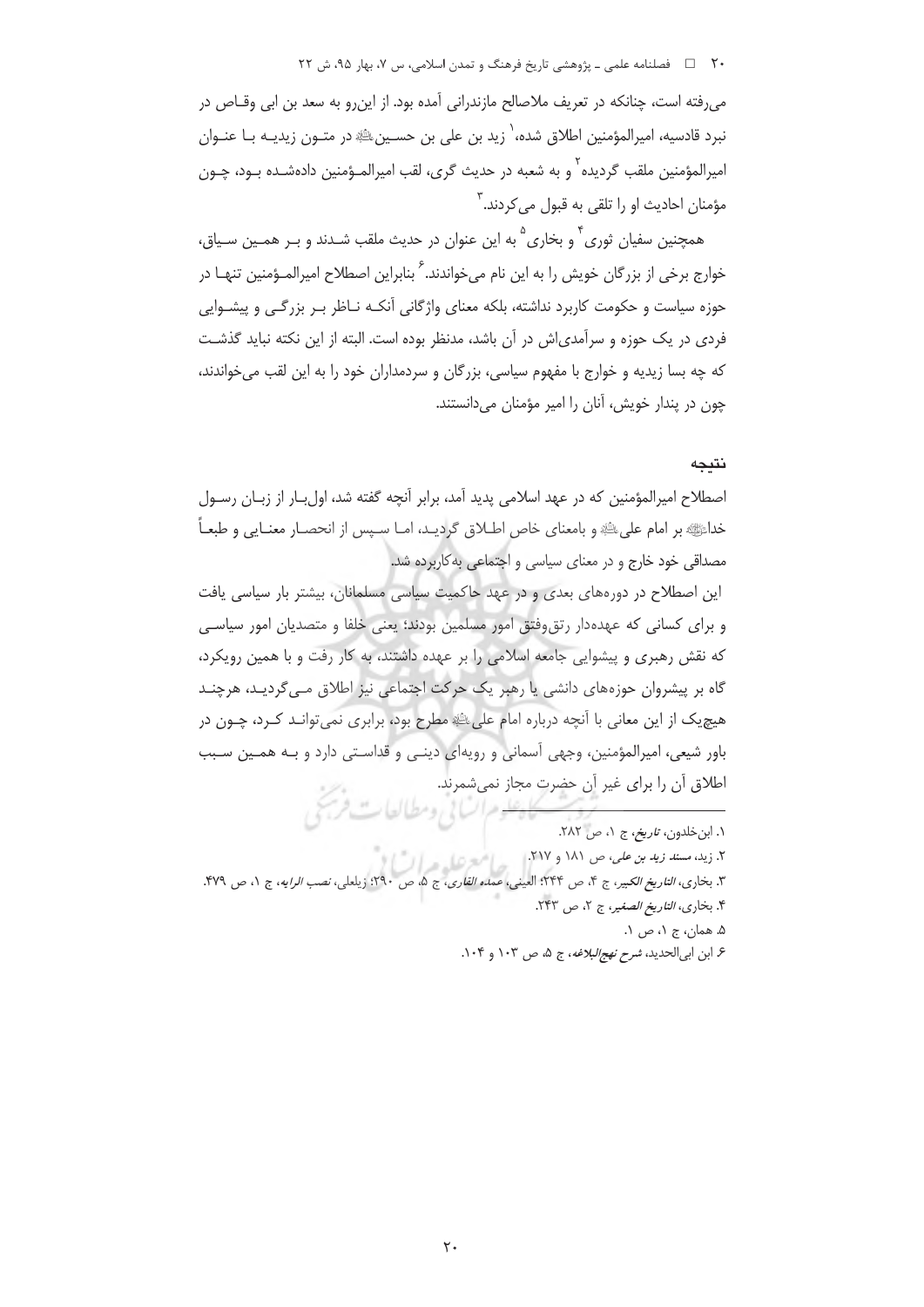منابع و مآخذ

- ۱. آقا بزرگ تهرانی، شیخ آقا بزرگ، *الذریعه الی تصانیف الشیعه*، بیروت، دار الاضواء، ۱٤۰۳ ق  $.919A$
- ٢. ابن ابي|لحديد، عزالدين ابوحامد بن هبة الله، *شرح نهج|لبلاغه*، تحقيق محمد ابوالفضل ابـراهيم، بيروت، دار احياء الكتب العربيه، ١٩٦٧/١٣٨٧ م.
- ٣. ابن اثير، ابوالحسن على بن ابي الكرم عزالدين، *الكامـل فـي التــاريخ*، تحقيـق عمـر عبدالسـلام تدمري، بيروت، دار الكتاب العربي، ١٤١٧ ق / ١٩٩٧ م.
- ٤. ابن ادريس شافعي، ابوعبدالله محمد، كتاب الام، بيروت، دارالفكر للطباعـة و النشـر و التوزيـع، ۱٤۰۳ ق / ۱۹۸۳ م.
	- ٥. ابن ادريس شافعي، محمد، *الرسالة*، تحقيق احمد محمد شاكر، بيروت، دالمكتبة العلميه، بي تا.
- ٦. ابن جوزي، أبوالفرج عبدالرحمن بن علي بن محمد، *المنتظم فــي تــاريخ الامــم و الملــوک*، تحقيـق محمد عبدالقادر عطا و مصطفى عبدالقادر عطا، بيروت، دار الكتب العلميه، ١٤١٢ ق / ١٩٩٢ م.
- ٧. ابن خلدون، عبدالرحمن بن محمد، *تاريخ ابن خلدون* (العبر و ديوان المبتدأ و الخبر فـي ايـام العـرب و العجم و البربر و من عاصرهم من ذوى السلطان الاكبر)، بيروت، دار احياء التراث العربي، بي تا.
- ٨. ابن خلكان، احمد بن محمد، *وفيات الاعيان و أنباء ابناء الزمان*، تحقيق احسـن عبـاس، بيـروت، دار الثقافه، ١٤١٤ ق.
	- ۹. ابن خیاط عصفری، خلیفة، *تاریخ خلیفة بن خیاط*، سهیل زکار، بیروت، دارالفکر، ۱٤۱٤ ق.
- ۱۰. ابن داود بخاري، ابو نصر سهل بن عبدالله، *سر السلسلة العلويــه*، تقـديم و تعليـق: سـيد محمـد صادق بحرالعلوم، قم، منشورات شريف مرتضى (افست)، ١٤١٣ ق.
- ١١. ابن رستم طبري، ابو جعفر محمد بن جريـر، دلائل الامامه، تحقيـق بخـش دراسـات الاسـلاميه موسسه البعثه، قم، موسسه البعثه، ١٤١٣ ق.
- ١٢. ابن سعد، ابوعبدالله محمدبن سعد بن منيع، *الطبقات الكبـرى*، تحقيـق محمـد عبـدالقادر عطـا، تتاه فلوم السائي ومطيالعات مردي بيروت، دارالكتب العلميه.
- ۱۳. ابن شبه نمیری، ابوزید عمر، *تاریخ المدینة المنوره*، تحقیق محمد شلتوت، قـم، دارالفكـر، ۱٤۱۰ ق / ۱۹۹۰ م / ۱۳۶۸.
- ١٤. ابن طاووس حلي، سيد رضي الدين علي، *اليقين باختصاص مولانا على ل*ِتَّاةِ *بامرة المؤمنين*، قم، موسسة دارالكتاب (الجزائري) للطباعة والنشر، ١٤١٣.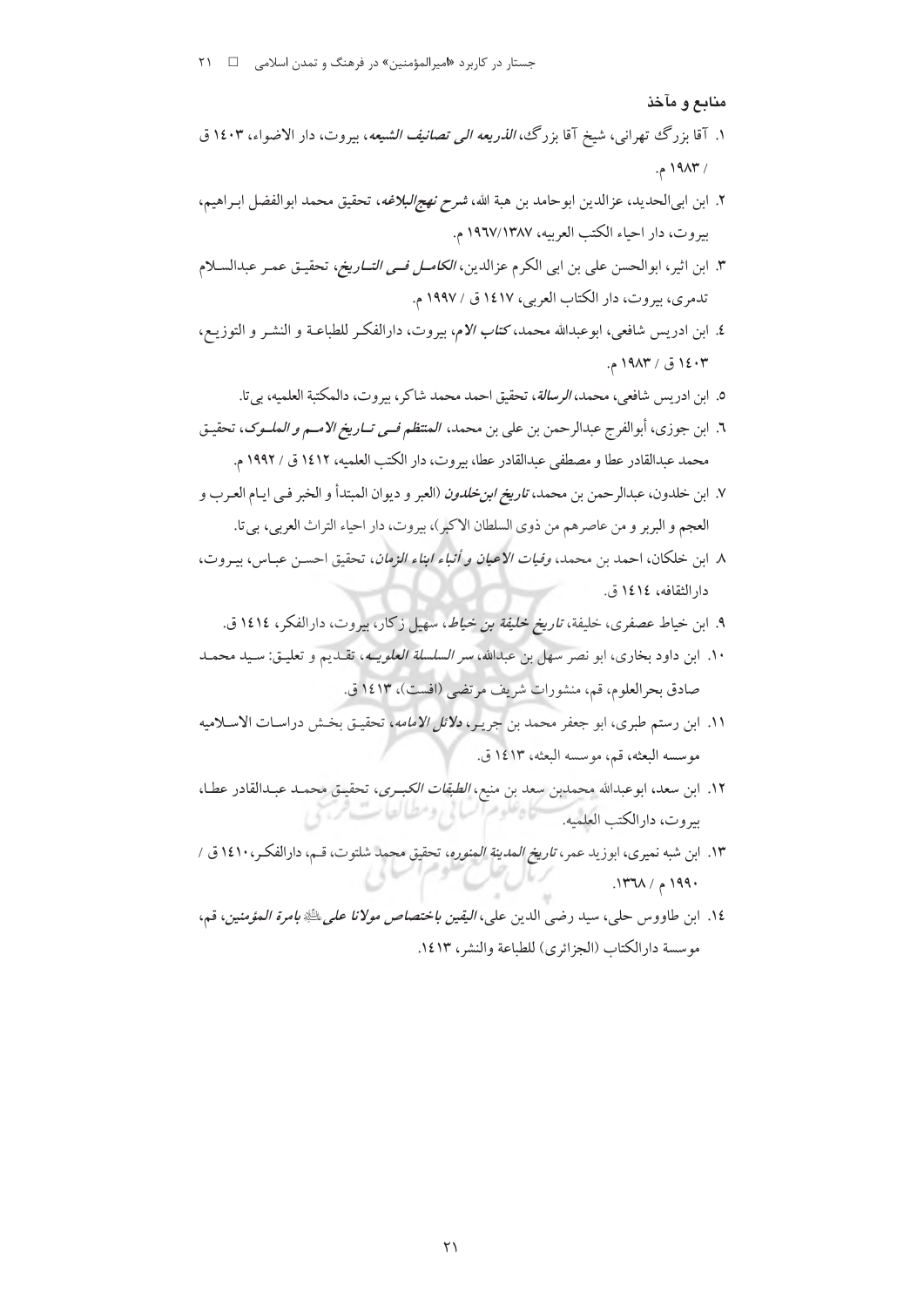- ۲۲ □ فصلنامه علمي ـ پژوهشي تاريخ فرهنگ و تمدن اسلامي، س ۷، بهار ۹۵، ش ۲۲
- ١٥. ابن عبدالبر قرطبي، ابوعمر يوسف بن عبد الله بن محمد، *الاسـتيعاب فــي معرفــة الأصــحاب*، تحقيق على محمد البجاوي، بيروت، دار الجيل، ١٤١٢ ق / ١٩٩٢ م.
- ١٦. ابن عساكر شافعي، ابوالقاسم على بن حسن بن هبة الله، ت*اريخ مدينة دمشق*، تحقيق على شيرى، بيروت، دارالفكر للطباعة و النشر و التوزيع،١٤١٥ ق / ١٩٩٥ م.
- ١٧. ابن كثير دمشقي، أبي الفداء اسماعيل، *البدايه و النهايه*، تحقيق على شيري، بيروت، دار احياء التراث العربي، اول، ١٤٠٨ ه / ١٩٨٨ م.
	- ١٨. اصبحي، ابو عبدالله مالك بن انس، *المدونة الكبرى*، بيروت، دار احياء التراث العربي، بي تا.
- ۱۹. اعلمـي حـائري، محمـد حسـين، *دائــرةالمعــارف الشــيعيه العامــه*، پيـروت، موسسـه الاعلمــي للمطبوعات،١٤١٣ ق / ١٩٩٣ م.
- ۲۰. امین عاملی، سید محسن، *اعیان الشیعه*، تحقیق حسن امین، بیروت، دارالتعـارف، ۱٤۰۳ ق / ١٩٨٣ م.
- ٢١. ايجي فارسي، عضـد الـدين عبـد الرحمـان بـن احمـد، *المواقـف فـي علـم الكــلام*، تحقيـق عبدالرحمن عمير، بيروت، دارالجيل، ١٤١٧ ق / ١٩٩٧ م.
- ٢٢. بحراني، سيد هاشم، *مدينة معاجز الائمة الاثنى عشر و دلايل الحجج على البشر*، لجنة التحقيق برئاسة الشيخ عباد الله الطهراني الميانجي، قم، موسسة المعارف الاسلاميه، ١٤١٥ ق.
- ٢٣. بخاري، ابو عبدالله محمد بن اسماعيل بن ابراهيم، *التــاريخ الصــغير*، تحقيـق محمـود ابـراهيم زايـد، سروت، دارالمعرفة، ١٤٠٦ ق.
- ۲٤. بخاری، ابی عبدالله محمد بن اسماعیل بن ابراهیم، بی¤ا، *التاریخ الکبیر*، دیار بکرترکیه، مکتبـة الاسلاميه.
- ٢٥. بستاني، *دائرةالمعارف الاســلاميه*، تحقيـق ابـراهيم زكـي خورشـيد و ...، بيـروت، دارالمعرفـه، بى تا.
	- ٢٦. بغدادي، اسماعيل باشا، *ايضاح المكنون*، بيروت، دار احياء التراث العربي، بيتا.
		-
- ۲۸. تفتازانی، مسعود بن عمر بن عبـدالله، *شرح المقاصد فی علــم الکــلام*، پاکسـتان، دارالمعـارف النعمانيه، ١٤٠١ ق / ١٩٨١ م.
- ۲۹. حاج سید جوادی،احمد صدر و دیگران (زیر نظر)، ۱۳۷۵، *دانشنامه جهان اسلام*،تهـران، نشـر سعيد محيى، ١٣٧٥.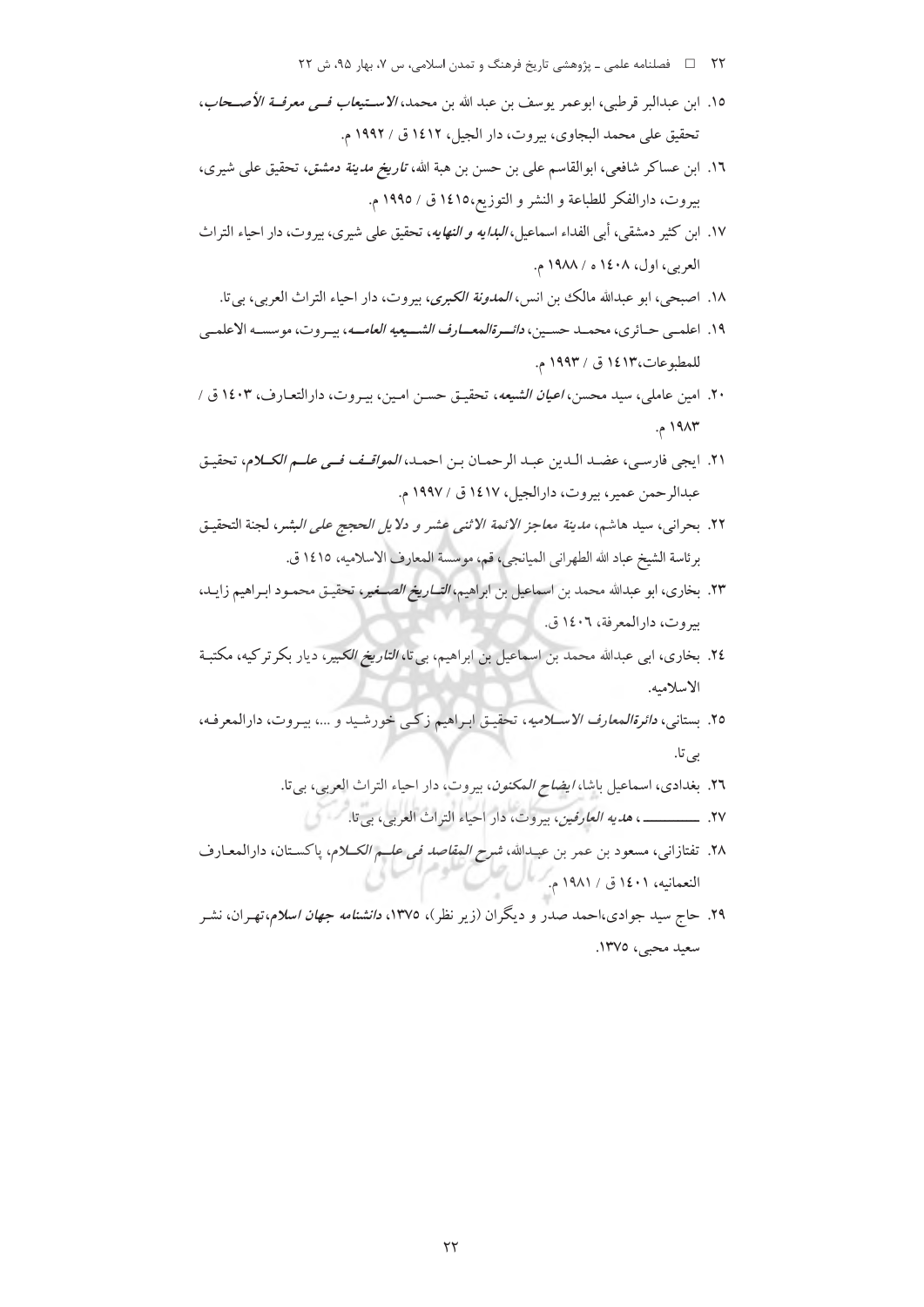- جستار در کاربرد «امیرالمؤمنین» در فرهنگ و تمدن اسلامی ه د ۲۳
- ٣٠. حاكم، امام ابو احمد، *شعار اصحاب الحديث*، تحقيق عبد العزيز بن محمـد سـرحان، كويـت، دارالخلفاء، بي تا.
- ٣١. حر عاملي، محمد بن حسن، *وسائل الشيعة*، تحقيق محمد رضـا جلالـي، مؤسسـة آل|لبيــتﷺ لإحباء التراث، ١٤١٤.
- ٣٢. حلبي، حسـن بـن سـليمان، *مختصــر بصــائرالدرجات*، النجـف الاشـرف، منشـورات المطبعـه الحيدريه، ١٣٧٠ ق / ١٩٥٠ م.
- ٣٣. خسروجردي، ابوبكر احمد بن حسين بن علي بن موسـوي، *الاعتقاد و الهداية الي سبيل الرشاد على مذهب السلف و اصحاب الحـدي*ث، تحقيـق احمـد عصـام الكاتـب، بيـروت، دارالآفـاق الحديدة، ١٤٠١ ق.
- ٣٤. خطيب بغدادي، ابو بكر احمد بن علي بن ثابت، *تاريخ بغداد او مدينه السلام*، تحقق مصطفى عبدالقادر عطا، بيروت، دارالكتب العلميه، ١٤١٧ ق / ١٩٩٧ م.
	- ٣٥. خطيب، محمد شربيني، *مغنى المحتاج*، بيروت، دار احياء التراث العربي، ١٣٧٧ ه/ ١٩٥٨ م.
- ٣٦. دمياطي، ابوبكر ابن سيد محمد شطا، *اعانة الطالبين*، بيروت، دارالفكر للطباعة و النشر و التوزيع، ١٤١٧ ق / ١٩٩٧ م.
	- ۳۷. دیار بکری، حسین، *تاریخ الخمیس فی احوال انفس النفیس،* بیروت، دار صادر، بی تا.
- ٣٨. ديلمي، ابو محمد حسن بن محمد، ارشاد القلـوب، قـم، انتشـارات شـريف رضـي، ١٤١٥ ق /  $.1442$
- ٣٩. ذهبي، ابو عبدالله محمد بن احمد بن عثمان، *العبر في خبر من غبر*، تحقيق فؤاد سـيد، كويـت، دائرةالمطبوعات و النشر، ۱۹۶۱ م.
- ٤٠. ذهبي، شمس الدين محمد بن احمد، *تاريخ الاسلام و وفيات المشاهير و الأعلام*، تحقيق عمـر عبدالسلام تدمري، بيروت، دارالكتاب العربي، ١٤١٣ ق / ١٩٩٣ م.
- ٤١. ــــــــــــــ ، سير اعلام النبلاء، تحقيق شعيب الارنـؤوط، بيـروت، موسسـة الرسـاله، ١٤١٣ ق / روسسكاه علوم السابي ومطالعات فرسخي ۱۹۹۳ م.
- ٤٢. زيد بن علي بن حسين بن علي بن ابيطالب، *مسند الامام زيــد*، بيـروت، منشـورات دارالمكتبـة<br>. الحباة، بي تا.
- ٤٣. زيلعي، جمال الدين، *نصب الرايه في تخريج احاديث الهدايه*، قـاهره، دارالحـديث، ١٤١٥ ق / ١٩٩٥ م.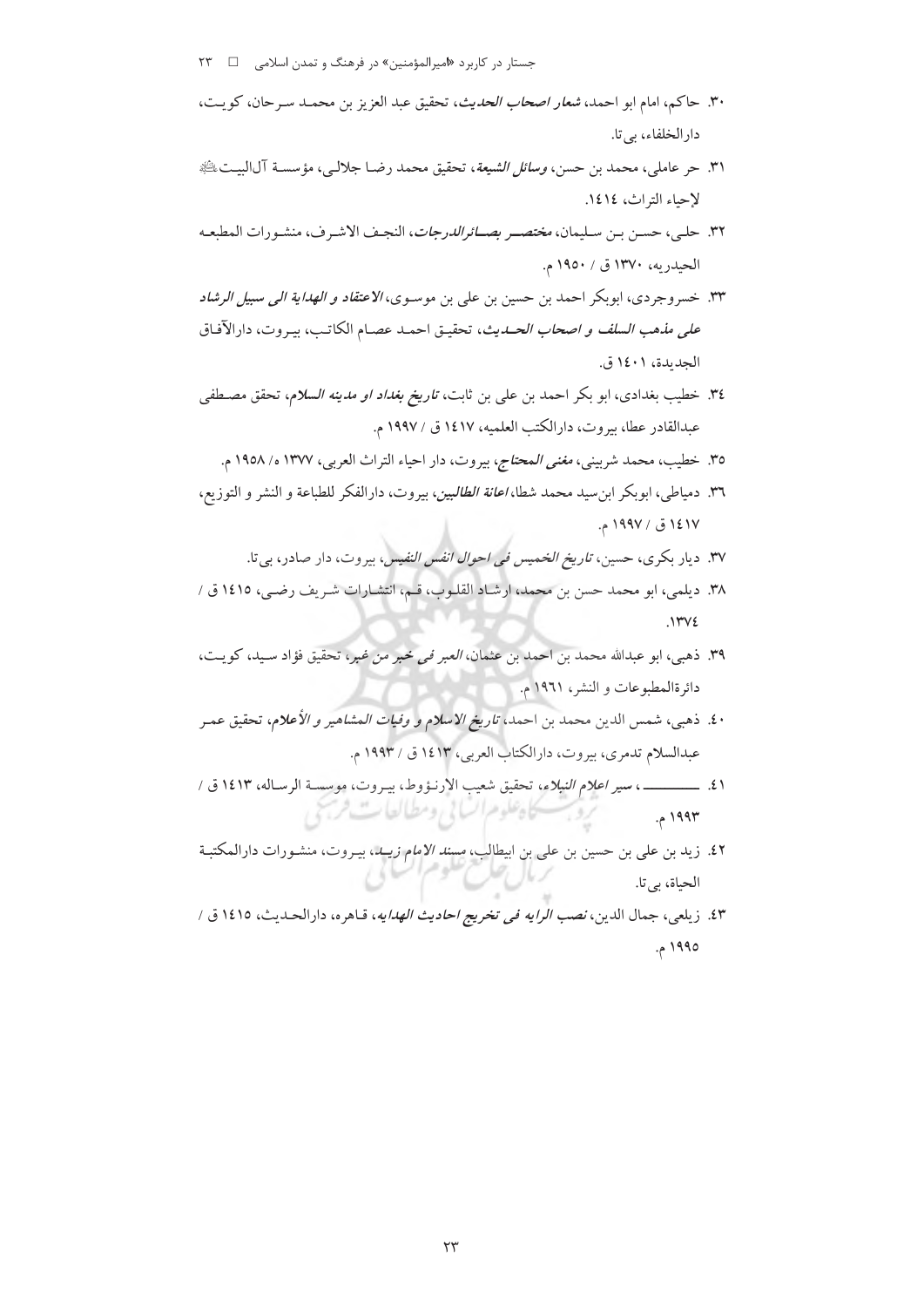- ۲۴ فصلنامه علمي ـ پژوهشي تاريخ فرهنگ و تمدن اسلامي، س ۷، بهار ۹۵، ش ۲۲
- ٤٤. سروى، ابن شهر آشوب، *مناقب آل ابوطالب*،لجنه من اساتذة النجف الاشرف، نجف اشـرف، مطبعة الحيدريه، ١٣٧٦ / ١٩٥٦ م.
- ٤٥. سليم بن قيس هلالي، كت*اب سليم*، تحقيق محمد باقر انصارى زنجاني، قم، دليل مـا، ١٤٢٢ ق /  $\mathcal{N}^{\star}$ 
	- ٤٦. سيوطي، جمال الدين عبدالرحمن بن ابي بكر، ت*اريخ الخلفاء*،بيروت، مطابع معتوق اخوان، بي تا.
- ٤٧. شجري جرجاني، يحيى بن حسين بن اسماعيل حسني، ترتيب الامبالي الخميسيه للشيجري، تحقيق محمد حسن اسماعيلي، بيروت، دار الكتب العلميه، ١٤٢٢ ق / ٢٠٠١ م.
- ٤٨. شريف مرتضى (علم الهدى)، ابوالقاسم علىي بـن حسـين، رســ*ائل الشــريف المرتضــي*، قـم، دارالقرآن الكريم، ١٤٠٥ ق.
- ٤٩. صدوق، ابوجعفر محمد بن علي بن حسين بن بابويه قمي، ا*لخصال*، تحقيق على اكبر غفـارى، قم، جامعه مدرسین، ۱٤۰۳ ق / ۱۳٦۲.
- ٥٠. ـــــــــــــــــ، الاعتقادات، تحقيق عصام عبد السيد، بيروت، دارالمفيد للطباعة والنشر و التوزيـع، ١٤١٤ ق / ۱۹۹۳ م.
	- ٥١. صدوق، ابومحمد محمد بن علي بن حسين بن بابويه، *الامالي،* تهران، اسلاميه، ١٣٥٥.
- ٥٢. صدوق، محمد بن علي بن بابويه قمـي، *عيون اخبار الرضا*ئلةِ، تصـحيح شـيخ حسـين اعلمـي، بيروت، موسسة الأعلمي للمطبوعات، ١٤٠٤ ق / ١٩٨٤ م.
- ٥٣. صدوق، محمد بن علي بن بابويه قمي، معاني الاخبار، تصحيح و تعليق علي اكبر غفـاري، قـم، موسسه نشر اسلامی وابسته به جامعه مدرسین، ۱۳۷۹ ق.
- 0٤. ــــــــــــــــــــ، *علل الشرايع،* تحقيق محمد صادق بحرالعلوم، نجف، منشورات المكتبه الحيدريـه و مطبعتها، ۱۹۶۲ م.
- 00. طبري، ابو جعفر محمد بن جرير، *تاريخ الطبـري (تــاريخ الأمــم و الملــوک)*، تحقيـق محمـد أبوالفضل ابراهيم، بيروت، دار التراث، ١٣٨٧ ق.
- ٥٦. طرابلسي، عبدالعزيز بن براج، *جواهر الفقه*، تحقيق ابراهيم بهادري، قم، موسسـه نشـر اسـلامي، ۱۱ ۱٤ ق.
- ٥٧. طوسي، ابوجعفر محمد بن حسن، الاقتصاد *العادي الي طريق الرشاد*، قم، مطبعة الخيام، ١٤٠٠ ق. ٥٨. عاملي، سيد جعفر مرتضى، *الصحيح من سيرة الامام علي*، قم، دفتر تبليغـات اسـلامي، ١٤٣٠ ق /  $\mathcal{N}$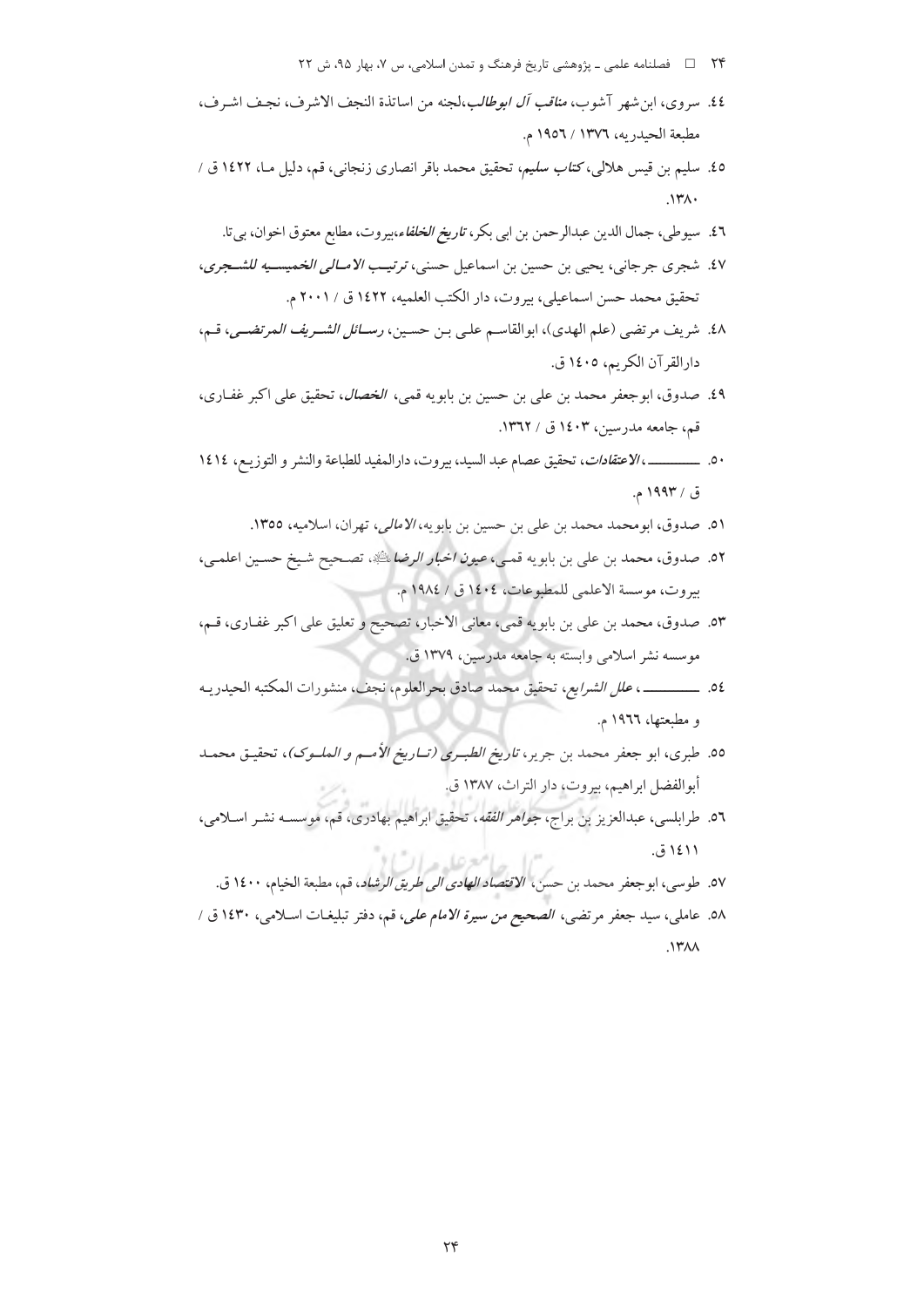- جستار در کاربرد «امیرالمؤمنین» در فرهنگ و تمدن اسلامی ه ه ۲۵
- ٥٩. العيني، بدرالدين ابي محمد، *عمدة القارى في شرح صحيح البخارى*، بيروت، دار احياء التراث العربي، بي تا.
- ٦٠. فتال نيشابوري، ابوعلي محمد بن حسن بن علي احمد، *روضــة الــواعظين*، قــم، منشـورات الرضــي، بے ،تا.
- ٦١. فيض كاشاني، محمد بن مرتضى، *الوافي*، تحقيق ضياء الدين حسيني، اصـفهان، مكتبـه الامـام امبر المؤمنين على عليه العامه، ١٤٠٦ ق / ١٣٦٥.
- ٦٢. كلبر ك، اتان، *كتابخانه سيد بن طاوس*، تحقيق و ترجمه سـيدعلى قرايـي و رسـول جعفريـان، قم، كتابخانه آيت الله مرعشى، ١٣٧١.
- ٦٣. كليني، محمد بن يعقوب، الكافي، تصحيح على اكبـر غفـاري، تهـران، دارالكتـب الاسـلاميه، ١٤٠٧ ق / ١٣٦٥.
- ٦٤. مازندراني، مولي محمد صالح، *شرح اصول الكافي*، تحقيق ميرزا ابوالحسن شعراني، بيـروت، دار احياء التراث العربي للطباعة و النشر و التوزيع، ١٤٢١ ق / ٢٠٠٠ م.
- ٦٥. مجلسي، محمد باقر، بحارالان*وار الجامعة لدرر اخبار ائمة الاطهار بلثَّةِ*، تحقيق يحيى العابـدي، بيروت، موسسة الوفاء، ١٤٠٣ ق / ١٩٨٣ م.
- ٦٦. مجلسي، محمدتقي بن مقصودعلي، ر*وضة المتقين في شرح من لا يحضره الفقيــه*، علـي بنــاه اشتهاردي و حسين موسوي كړمانې، قم، مؤسسه فرهنگي اسلامي كوشانبور، ١٤٠٦ ق.
	- .<br>٦٧. محب طبري، ابو جعفر احمد، *الرياض النضرة في مناقب العشرة*، بيروت، دارالكتب العلميه، بي تا.
		- ٦٨. مسعودي، علي بن حسين، *التنبيه و الاشراف*،بيروت، دار صعب، بي تا.
- ٦٩. مسكويه رازي، احمد بن محمـد، تج*ارب الامـم و تعاقـب الهمـم*، تحقيـق ابوالقاسـم امـامي، سروش، ۱۶۲۲ ق / ۱۳۷۹.
- ٧٠. مفيد، ابو عبدالله محمد بن محمد بن نعمـان، *مسار الشيعه في تــواريخ الشــريعه*، تحقيـق شـيخ مهدي نجف، بيروت، دارالمفيد للطباعة و النشر و التوزيع، ١٤١٤ ق / ١٩٩٣ م.
- ٧١. ــــــــــــــــــ ، الاختصاص، تحقيق على اكبر غفاري و سيد محمود زرندي، بيـروت، دارالمفيـد للطباعة و النشر و التوزيع، ١٤١٤ ق / ١٩٩٣ م.
- ٧٢. مقريزي، ابو العباس احمد بن علي بن عبدالقادر، *امتاع الاســماع بمــا للنبــي مــن الاحــوال و* الا*موال و الحضرة و المتاع*، تحقيق محمد عبدالحميد نميسي، بيروت، دارالكتب العلميـه، ١٤٢٠ ق / ۱۹۹۹ م.